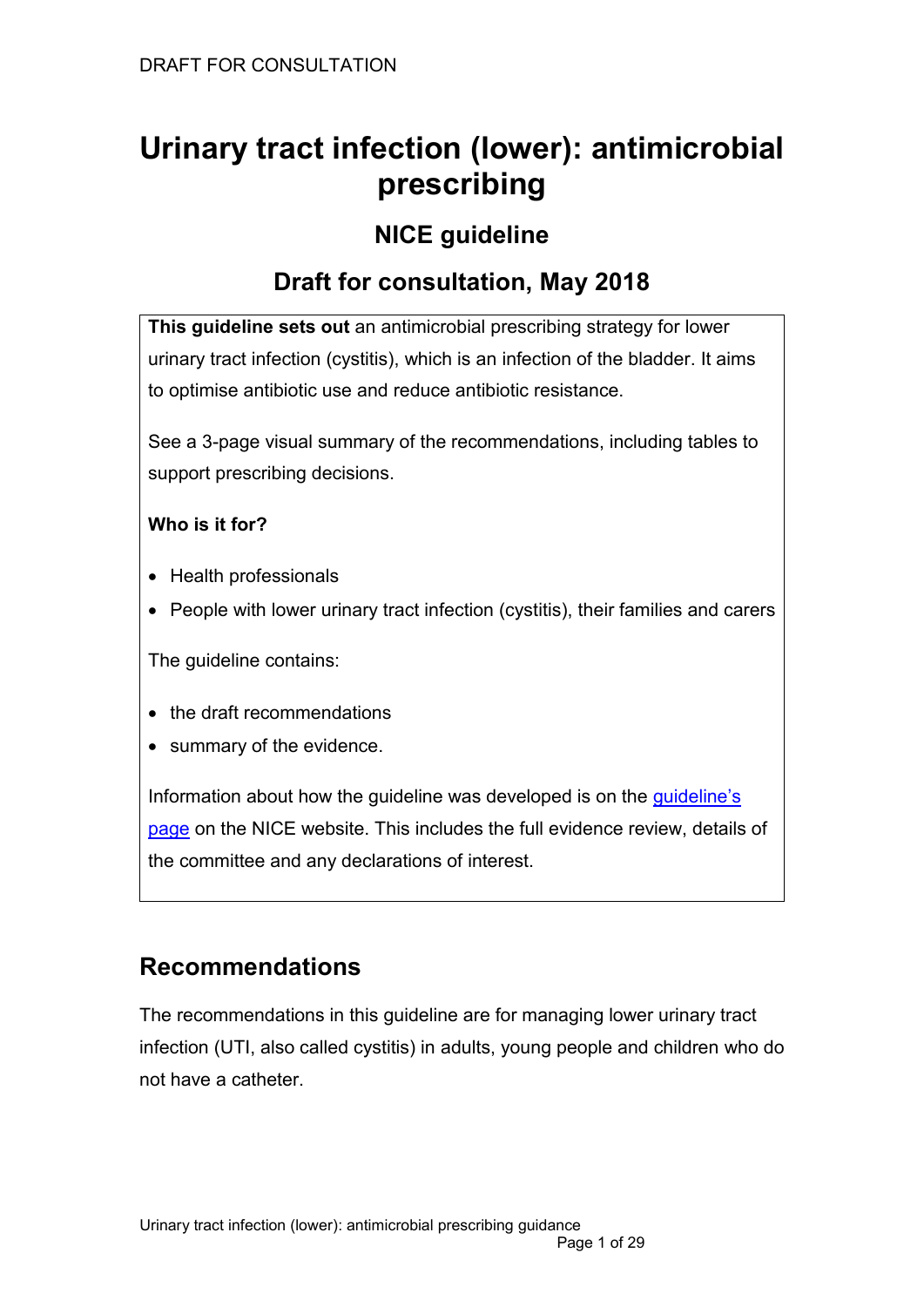# *1.1 Managing lower urinary tract infection (cystitis)*

- 1.1.1 Be aware that lower UTI (cystitis) is an infection of the bladder usually caused by bacteria from the gastrointestinal tract entering the urethra and travelling up to the bladder.
- 1.1.2 Give advice about managing symptoms with self-care (see the recommendations on [self-care\)](#page-5-0) to all people with lower UTI.

#### **Treatment for women with lower UTI who are not pregnant**

- 1.1.3 Consider a back-up antibiotic prescription or an immediate antibiotic prescription (see the recommendations on [choice of](#page-5-1)  [antibiotic\)](#page-5-1) for women with lower UTI who are not pregnant. Take account of:
	- the severity of symptoms
	- the risk of developing complications, which is higher in people with known or suspected structural or functional abnormality of the genitourinary tract or underlying disease (such as diabetes or immunosuppression)
	- previous urine culture and susceptibility results
	- previous antibiotic use which may have led to resistant bacteria
	- preferences of the woman for antibiotic use.
- 1.1.4 Taking account of the severity of symptoms, consider waiting until any microbiological results are available before prescribing an antibiotic for a woman with lower UTI who is not pregnant.
- 1.1.5 If a urine sample has been sent for culture and susceptibility testing and an antibiotic prescription has been given:
	- review the choice of antibiotic when microbiological results are available, **and**
	- change the antibiotic according to susceptibility results if bacteria are resistant and symptoms are not already improving, using a narrow spectrum antibiotic wherever possible.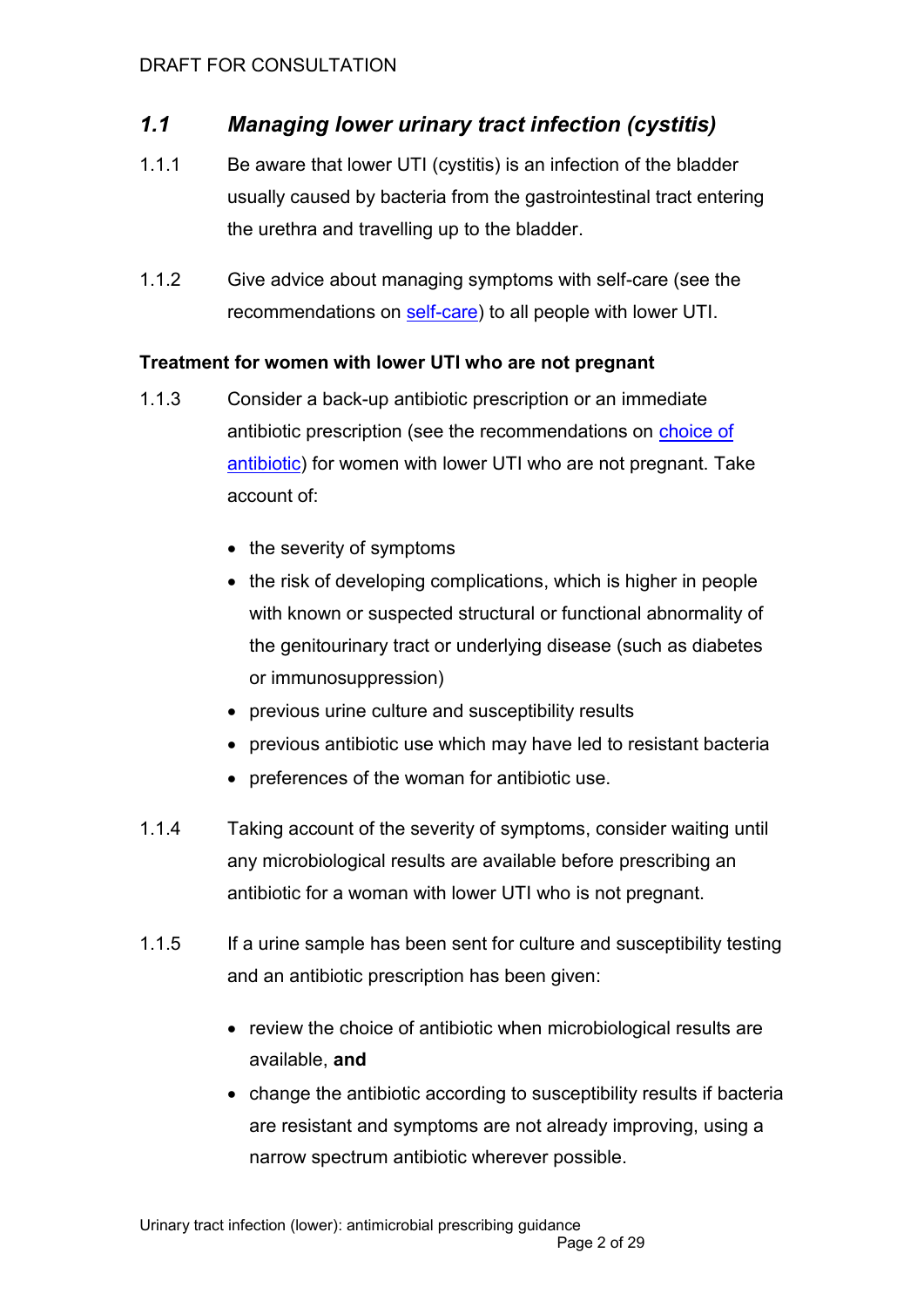#### **Treatment for pregnant women and men with lower UTI**

- 1.1.6 Obtain a midstream urine sample before prescribing antibiotics for pregnant women and men with lower UTI and send for culture and susceptibility testing.
- 1.1.7 Offer an immediate antibiotic prescription (see the recommendations on [choice of antibiotic\)](#page-5-1) to pregnant women and men with lower UTI. Take account of:
	- previous urine culture and susceptibility results
	- previous antibiotic use which may have led to resistant bacteria.
- 1.1.8 For pregnant women with lower UTI:
	- review the choice of antibiotic when microbiological results are available, **and**
	- change the antibiotic according to susceptibility results if the bacteria are resistant, using a narrow spectrum antibiotic wherever possible.
- 1.1.9 For men with lower UTI:
	- review the choice of antibiotic when microbiological results are available, **and**
	- change the antibiotic according to susceptibility results if the bacteria are resistant and symptoms are not already improving, using a narrow spectrum antibiotic wherever possible.

#### **Treatment for children and young people under 16 years with lower UTI**

1.1.10 Obtain a midstream urine sample from children and young people with lower UTI and dipstick test or send for culture and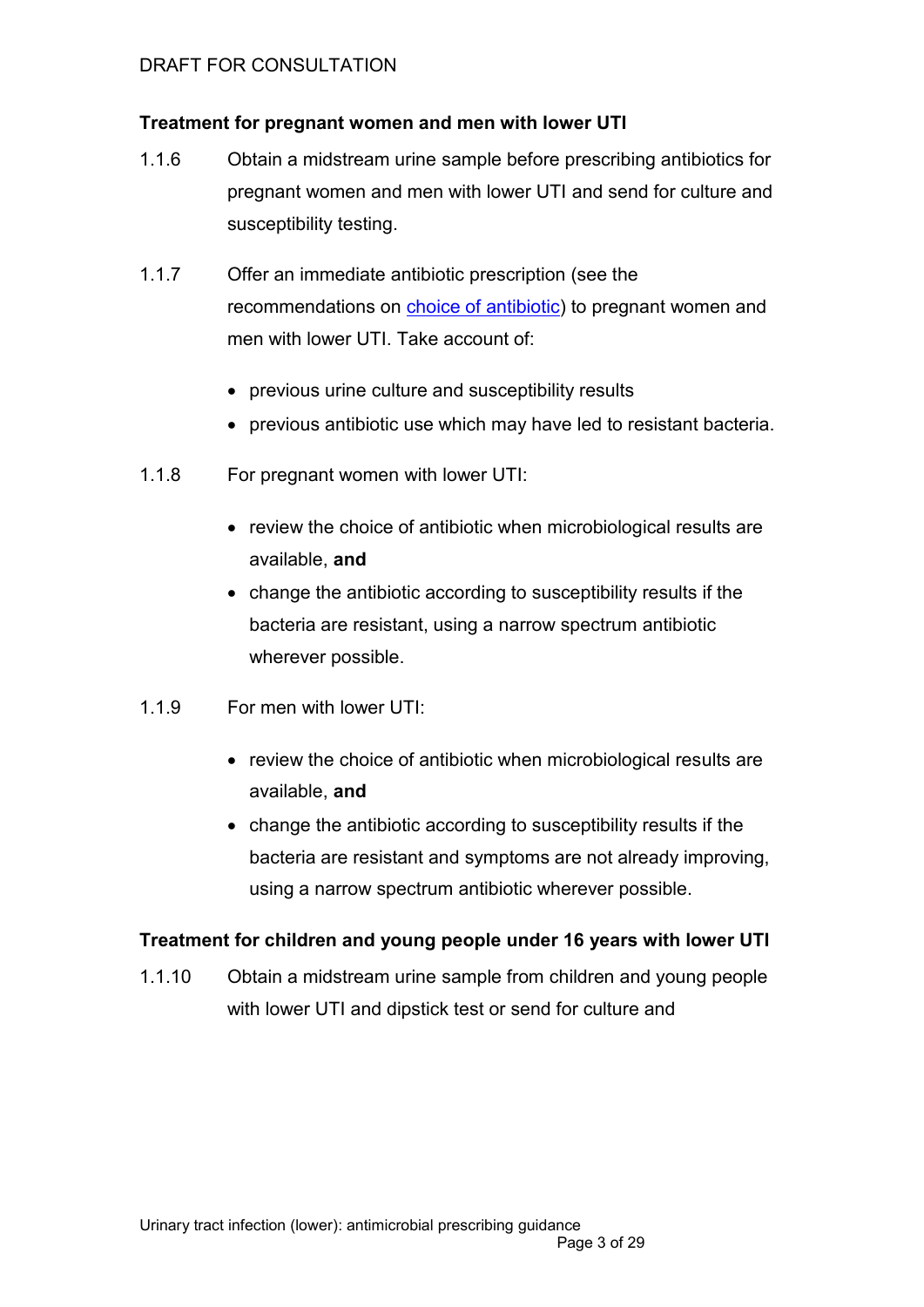susceptibility testing in line with the NICE guideline on *urinary tract* [infection in under 16s: diagnosis and management.](https://www.nice.org.uk/guidance/cg54)

- 1.1.11 Assess and manage children under 5 with lower UTI who present with fever as outlined in the NICE guideline on [fever in under 5s.](https://www.nice.org.uk/guidance/cg160)
- 1.1.12 Offer an immediate antibiotic prescription (see the recommendations on [choice of antibiotic\)](#page-5-1) for children and young people under 16 years with lower UTI. Take account of:
	- previous urine culture and susceptibility results
	- previous antibiotic use which may have led to resistant bacteria.
- 1.1.13 If a urine sample has been sent for culture and sensitivity testing when an antibiotic prescription has been given:
	- review the choice of antibiotic when microbiological results are available, **and**
	- change the antibiotic according to susceptibility results if the bacteria are resistant and symptoms are not already improving, using a narrow spectrum antibiotic wherever possible.

# **Advice for all people with lower UTI when an antibiotic prescription is given**

- 1.1.14 When a back-up antibiotic prescription is given, as well as the general advice on [self-care,](#page-5-0) give advice about:
	- an antibiotic not being needed immediately
	- using the back-up prescription if symptoms do not start to improve within 48 hours or if they worsen rapidly or significantly at any time
	- possible adverse effects of antibiotics, particularly diarrhoea and nausea
	- seeking medical help if antibiotics are taken and symptoms worsen rapidly or significantly at any time, do not start to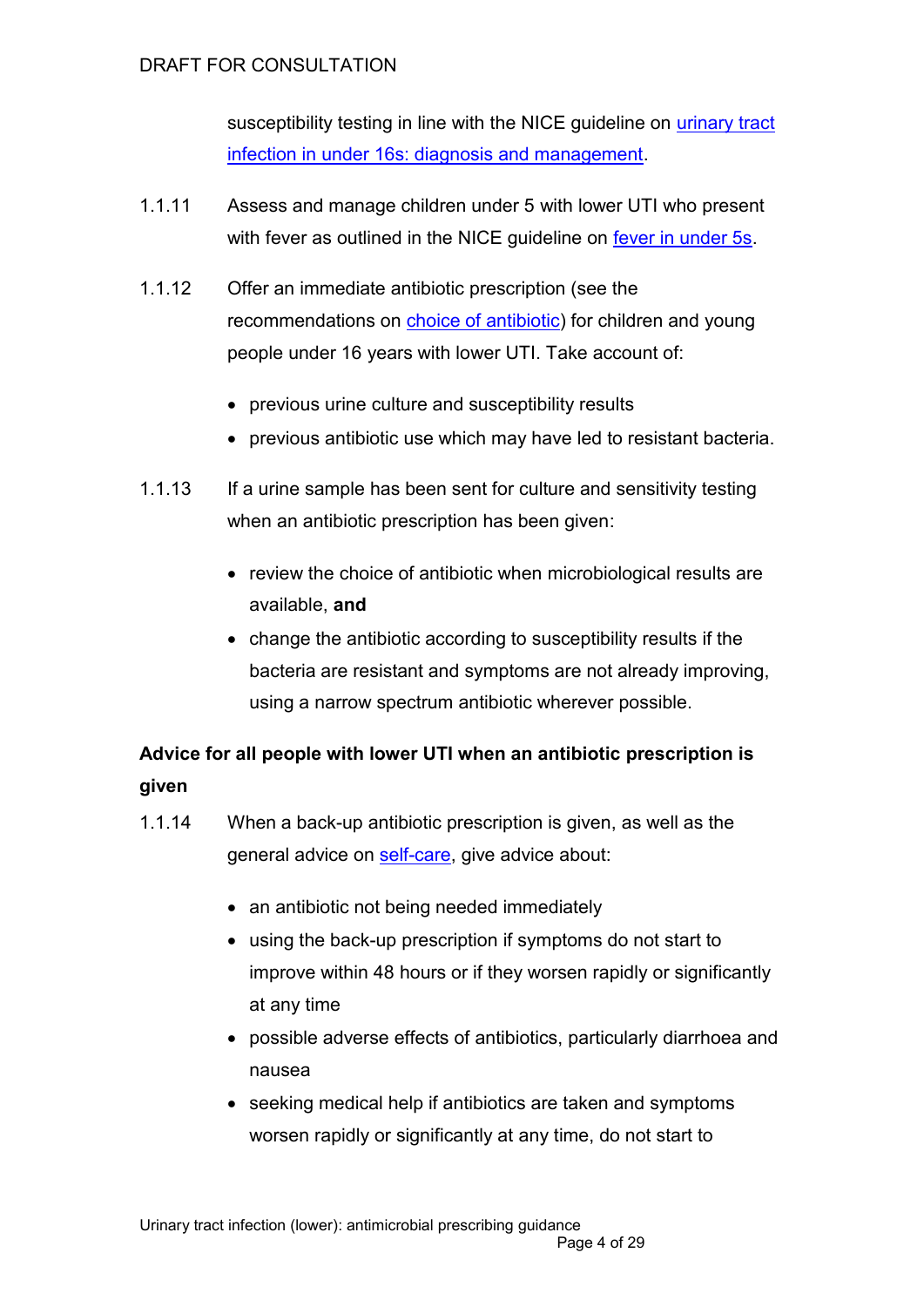improve within 48 hours of taking the antibiotic, or the person becomes systemically very unwell.

- 1.1.15 When an immediate antibiotic prescription is given, as well as the general advice on [self-care,](#page-5-0) give advice about:
	- possible adverse effects of the antibiotic, particularly diarrhoea and nausea
	- seeking medical help if symptoms worsen rapidly or significantly at any time, do not start to improve within 48 hours of taking the antibiotic, or the person becomes systemically very unwell.

#### **Reassessing symptoms**

- 1.1.16 Reassess if symptoms worsen rapidly or significantly at any time, or do not start to improve within 48 hours of taking the antibiotic, taking account of:
	- other possible diagnoses
	- any symptoms or signs suggesting a more serious illness or condition, such as pyelonephritis
	- previous antibiotic use, which may have led to resistant bacteria.

Send a urine sample for culture and susceptibility testing if this has not already been done and review treatment when results are available (see recommendations 1.1.5, 1.1.8, 1.1.9 and 1.1.13).

#### **Referring to hospital**

- 1.1.17 Refer adults and young people aged 16 years and over with lower UTI to hospital if they have a severe systemic infection (any of the high risk criteria from the NICE guideline on [sepsis\)](https://www.nice.org.uk/guidance/ng51).
- 1.1.18 Refer children or young people with lower UTI to hospital in line with the NICE guideline on urinary tract infection in under 16s: [diagnosis and management.](https://www.nice.org.uk/guidance/cg54)

See the evidence and committee discussion on [antibiotics.](#page-11-0)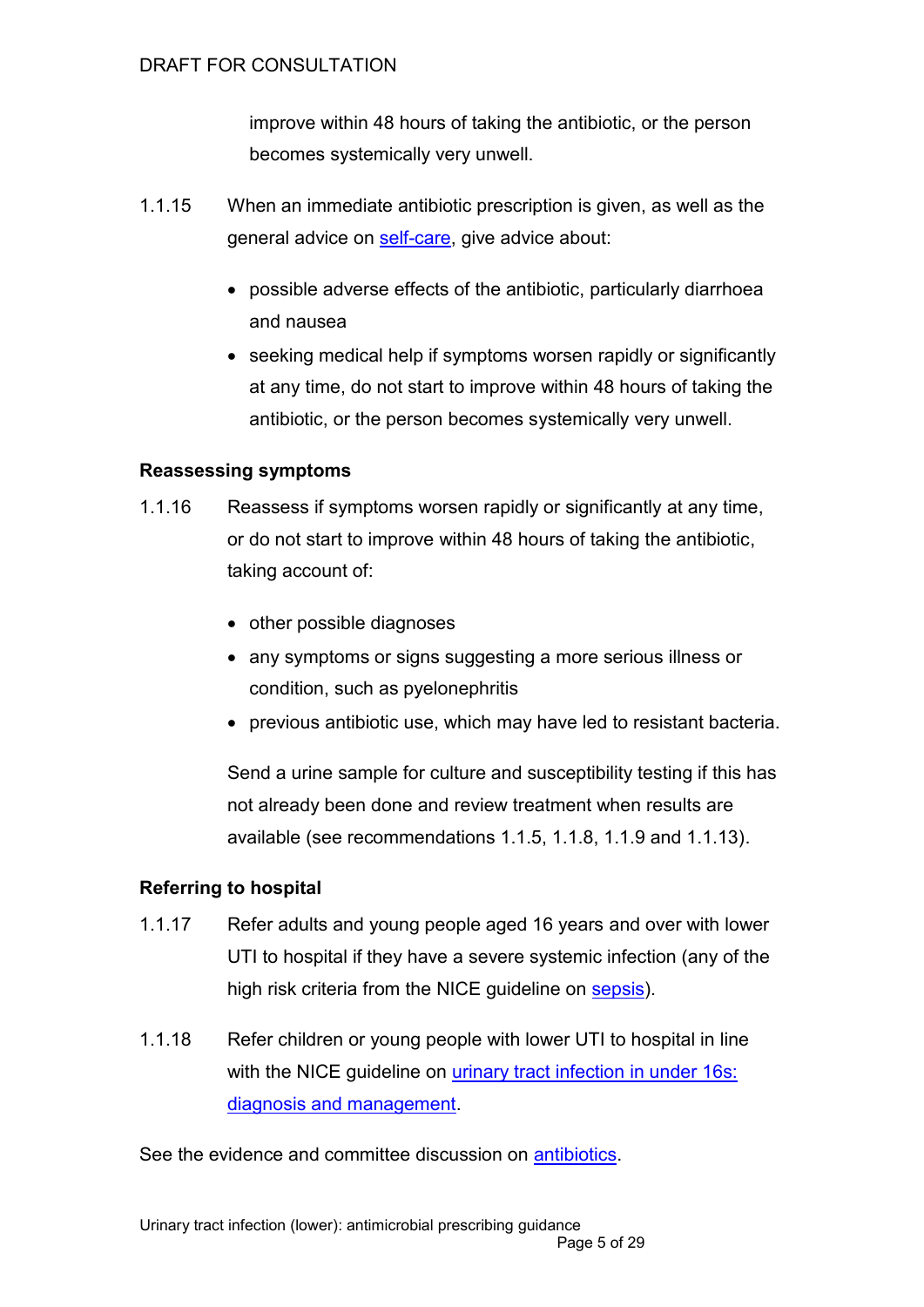# *1.2 Managing asymptomatic bacteriuria*

- 1.2.1 Be aware that asymptomatic bacteriuria:
	- is clinically significant levels of bacteria (greater than 10,000 colony forming units/ml) in the urine with no symptoms of **UTI**
	- is not routinely screened for, or treated, in women who are not pregnant, men, young people and children
	- is routinely screened for, and treated with antibiotics, in pregnant women because it is a risk factor for pyelonephritis and premature delivery (see the recommendations on [choice of](#page-5-1)  [antibiotic\)](#page-5-1).
- 1.2.2 Offer an immediate antibiotic prescription to pregnant women with asymptomatic bacteriuria, taking account of:
	- recent urine culture and susceptibility results
	- previous antibiotic use which may have led to resistant bacteria.

See the evidence and committee discussion on [antibiotics.](#page-11-0)

### <span id="page-5-0"></span>*1.3 Self-care*

- 1.3.1 Consider paracetamol for pain, or if preferred and suitable ibuprofen, in people with lower UTI.
- 1.3.2 Advise people with lower UTI about the adequate intake of fluids.
- 1.3.3 Explain that no evidence was found on cranberry products to treat a lower UTI.

See the evidence and committee discussion on [self-care.](#page-9-0)

# <span id="page-5-1"></span>*1.4 Choice of antibiotic*

- 1.4.1 When prescribing antibiotic treatment for lower UTI:
	- follow table 1 for non-pregnant women aged 16 years and over
	- follow table 2 for pregnant women aged 12 years and over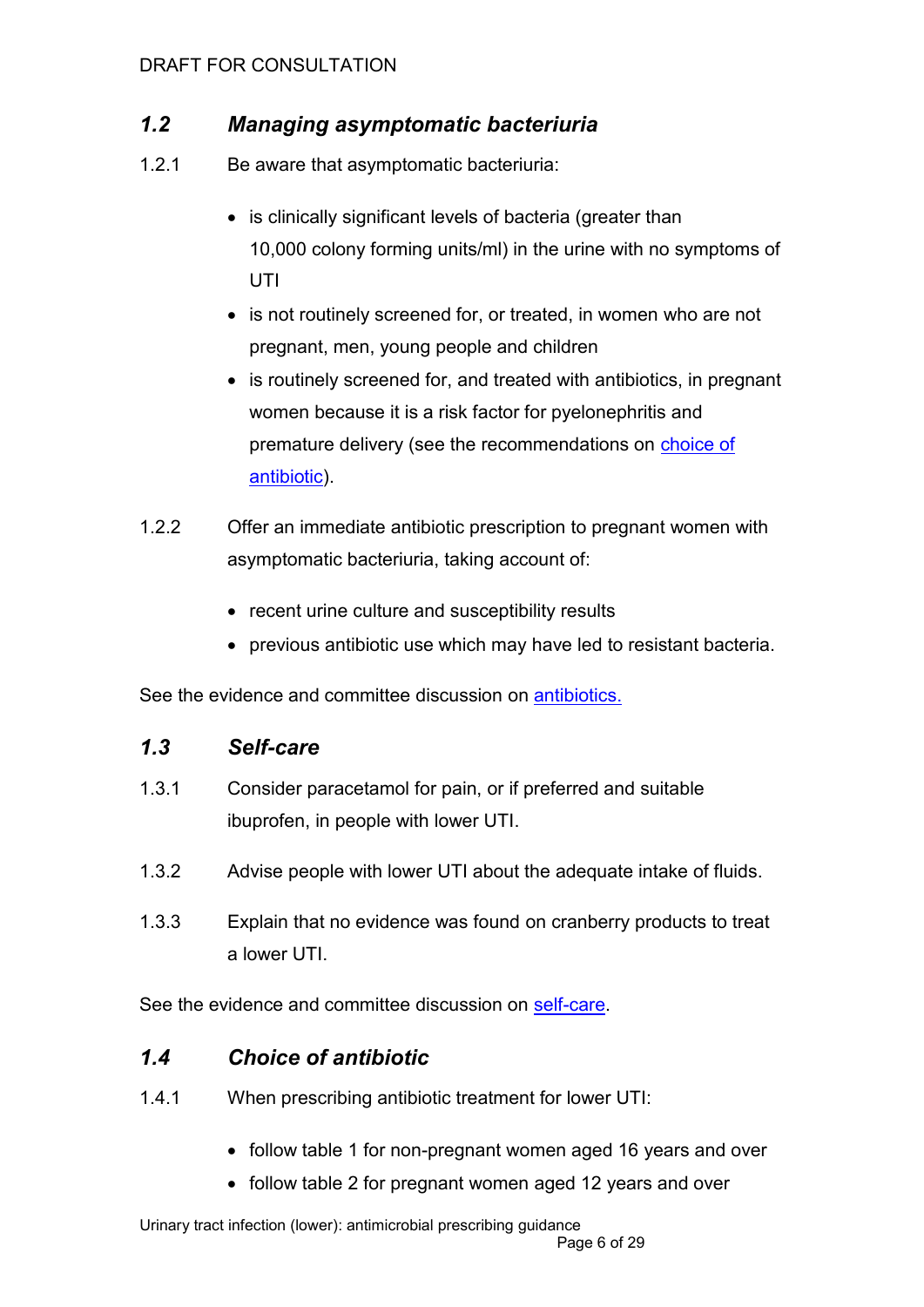- follow table 3 for men aged 16 years and over
- follow table 4 for children and young people under 16 years.

#### **Table 1. Antibiotics for non-pregnant women aged 16 years and over**

| Antibiotic <sup>1</sup>                                                                                                                                           | Dosage and course length <sup>2</sup>                                         |  |
|-------------------------------------------------------------------------------------------------------------------------------------------------------------------|-------------------------------------------------------------------------------|--|
| First choice <sup>3</sup>                                                                                                                                         |                                                                               |  |
| Nitrofurantoin - if eGFR<br>$\geq$ 45 ml/minute                                                                                                                   | 50 mg four times a day or 100 mg modified-<br>release twice a day for 3 days  |  |
| Trimethoprim – if low risk of<br>resistance and not used in the<br>past 3 months                                                                                  | 200 mg twice a day for 3 days                                                 |  |
| Second choice (no improvement in lower UTI symptoms on first choice taken<br>for at least 48 hours, or when first choice not suitable) <sup>3,4</sup>             |                                                                               |  |
| Nitrofurantoin - if eGFR<br>$\geq$ 45 ml/minute and not used as<br>first choice                                                                                   | 50 mg four times as day or 100 mg modified-<br>release twice a day for 3 days |  |
| Pivmecillinam                                                                                                                                                     | 400 mg initial dose, then 200 mg three times a<br>day for a total of 3 days   |  |
| Fosfomycin                                                                                                                                                        | 3 g single dose sachet                                                        |  |
| <sup>1</sup> See <b>BNF</b> for appropriate use and dosing in specific populations, for example,<br>hepatic impairment, renal impairment and breastfeeding.       |                                                                               |  |
| <sup>2</sup> Doses given are by mouth using immediate-release medicines, unless otherwise<br>stated.                                                              |                                                                               |  |
| <sup>3</sup> Check any previous urine culture and susceptibility results and antibiotic<br>prescribing and choose antibiotics accordingly.                        |                                                                               |  |
| <sup>4</sup> If there are symptoms of pyelonephritis or sepsis, see the recommendations on<br>choice of antibiotic in the NICE guideline on acute pyelonephritis. |                                                                               |  |
| Abbreviations: eGFR, estimated glomerular filtration rate.                                                                                                        |                                                                               |  |

#### **Table 2. Antibiotics for pregnant women aged 12 years and over**

| Antibiotic <sup>1</sup>                                                                                                                              | Dosage and course length <sup>2</sup>                                         |  |
|------------------------------------------------------------------------------------------------------------------------------------------------------|-------------------------------------------------------------------------------|--|
| <b>Treatment of lower UTI</b>                                                                                                                        |                                                                               |  |
| First choice <sup>3</sup>                                                                                                                            |                                                                               |  |
| Nitrofurantoin – if eGFR<br>$\geq$ 45 ml/minute <sup>4</sup>                                                                                         | 50 mg four times as day or 100 mg modified-<br>release twice a day for 7 days |  |
| Second choice (no improvement in lower UTI symptoms on first choice taken<br>for at least 48 hours or when first choice not suitable) <sup>3,5</sup> |                                                                               |  |
| Cefalexin                                                                                                                                            | 500 mg twice a day for 7 days                                                 |  |
| Amoxicillin (only if culture<br>results available and<br>susceptible)                                                                                | 500 mg three times a day for 7 days                                           |  |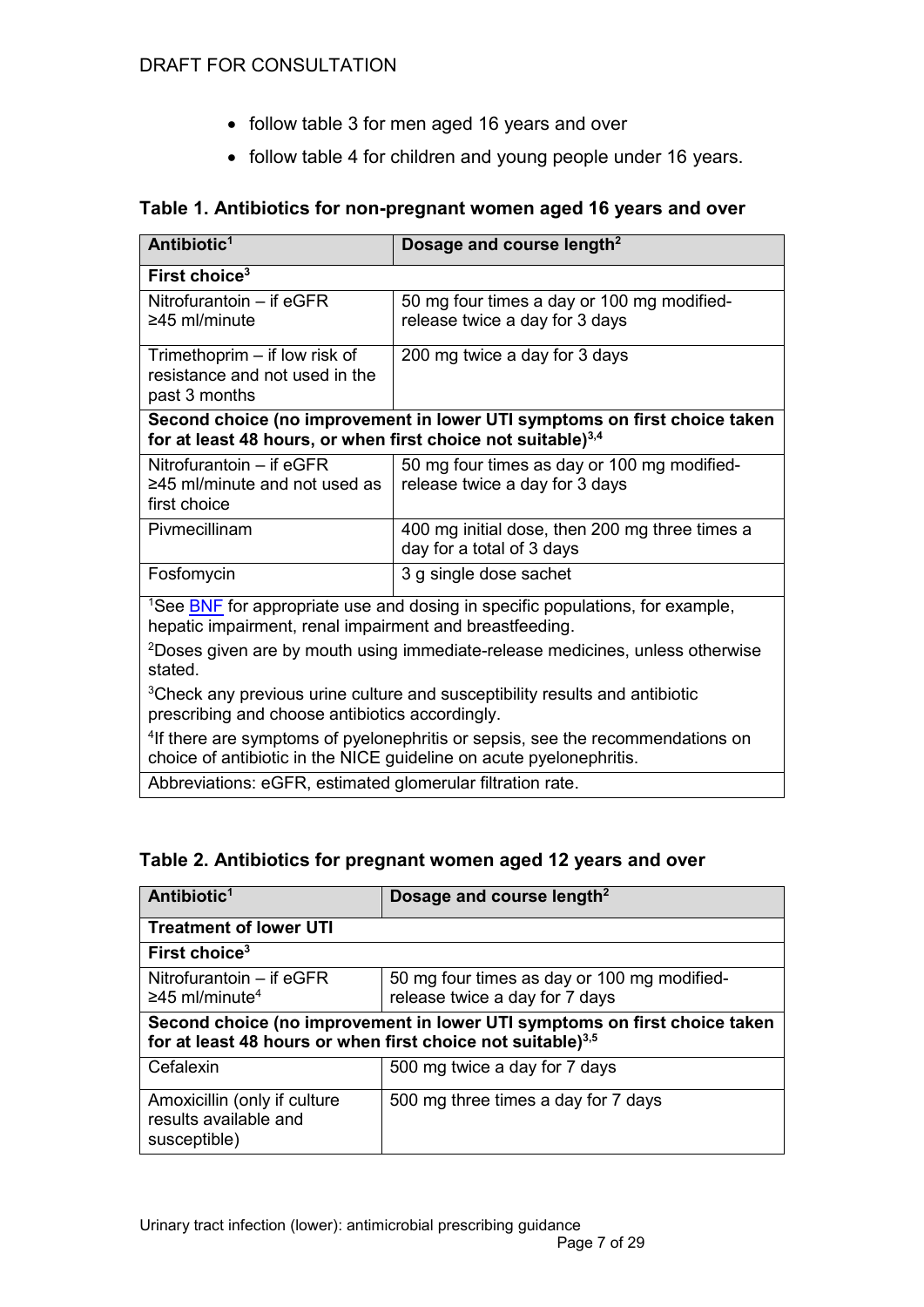| Alternative second choices                                                                                                                                        | Consult local microbiologist, choose antibiotics<br>based on culture and susceptibility results |  |
|-------------------------------------------------------------------------------------------------------------------------------------------------------------------|-------------------------------------------------------------------------------------------------|--|
| Treatment of asymptomatic bacteriuria                                                                                                                             |                                                                                                 |  |
| Choose from cefalexin, amoxicillin or nitrofurantoin based on recent culture and<br>susceptibility results                                                        |                                                                                                 |  |
| <sup>1</sup> See BNF for appropriate use and dosing in specific populations, for example,<br>hepatic impairment and renal impairment.                             |                                                                                                 |  |
| <sup>2</sup> Doses given are by mouth using immediate-release medicines, unless otherwise<br>stated.                                                              |                                                                                                 |  |
| <sup>3</sup> Check any previous urine culture and susceptibility results and antibiotic<br>prescribing and choose antibiotics accordingly.                        |                                                                                                 |  |
| <sup>4</sup> Avoid at term in pregnancy; may produce neonatal haemolysis ( <b>BNF, April 2018</b> ).                                                              |                                                                                                 |  |
| <sup>5</sup> If there are symptoms of pyelonephritis or sepsis, see the recommendations on<br>choice of antibiotic in the NICE guideline on acute pyelonephritis. |                                                                                                 |  |
| Abbreviations: eGFR, estimated glomerular filtration rate.                                                                                                        |                                                                                                 |  |

# **Table 3. Antibiotics for men aged 16 years and over**

| Antibiotic <sup>1</sup>                                                                                                                                                                                    | Dosage and course length <sup>2</sup>       |  |
|------------------------------------------------------------------------------------------------------------------------------------------------------------------------------------------------------------|---------------------------------------------|--|
| First choice <sup>3</sup>                                                                                                                                                                                  |                                             |  |
| Trimethoprim                                                                                                                                                                                               | 200 mg twice a day for 7 days               |  |
| Nitrofurantoin - if eGFR                                                                                                                                                                                   | 50 mg four times as day or 100 mg modified- |  |
| $\geq$ 45 ml/minute <sup>4</sup>                                                                                                                                                                           | release twice a day for 7 days              |  |
| Second choice (no improvement in UTI symptoms on first choice taken for at<br>least 48 hours or when first choice not suitable) <sup>3</sup>                                                               |                                             |  |
| Consider alternative diagnoses and follow recommendations in the NICE quideline<br>on acute pyelonephritis or acute prostatitis, basing antibiotic choice on recent<br>culture and susceptibility results. |                                             |  |
| <sup>1</sup> See <b>BNF</b> for appropriate use and dosing in specific populations, for example,<br>hepatic impairment and renal impairment.                                                               |                                             |  |
| <sup>2</sup> Doses given are by mouth using immediate-release medicines, unless otherwise<br>stated.                                                                                                       |                                             |  |
| <sup>3</sup> Check any previous urine culture and susceptibility results and antibiotic<br>prescribing and choose antibiotics accordingly.                                                                 |                                             |  |
| <sup>4</sup> Nitrofurantoin is not recommended for men with suspected prostate involvement<br>because it is unlikely to reach therapeutic levels in the prostate.                                          |                                             |  |
| Abbreviations: eGFR, estimated glomerular filtration rate.                                                                                                                                                 |                                             |  |

#### **Table 4. Antibiotics for children and young people under 16 years**

| Antibiotic <sup>1</sup>                                                                | Dosage and course length <sup>2</sup> |  |
|----------------------------------------------------------------------------------------|---------------------------------------|--|
| <b>Children under 3 months</b>                                                         |                                       |  |
| Refer to paediatric specialist and treat with intravenous antibiotics in line with the |                                       |  |
| NICE guideline on fever in under 5s.                                                   |                                       |  |
| <b>Children aged 3 months and over</b>                                                 |                                       |  |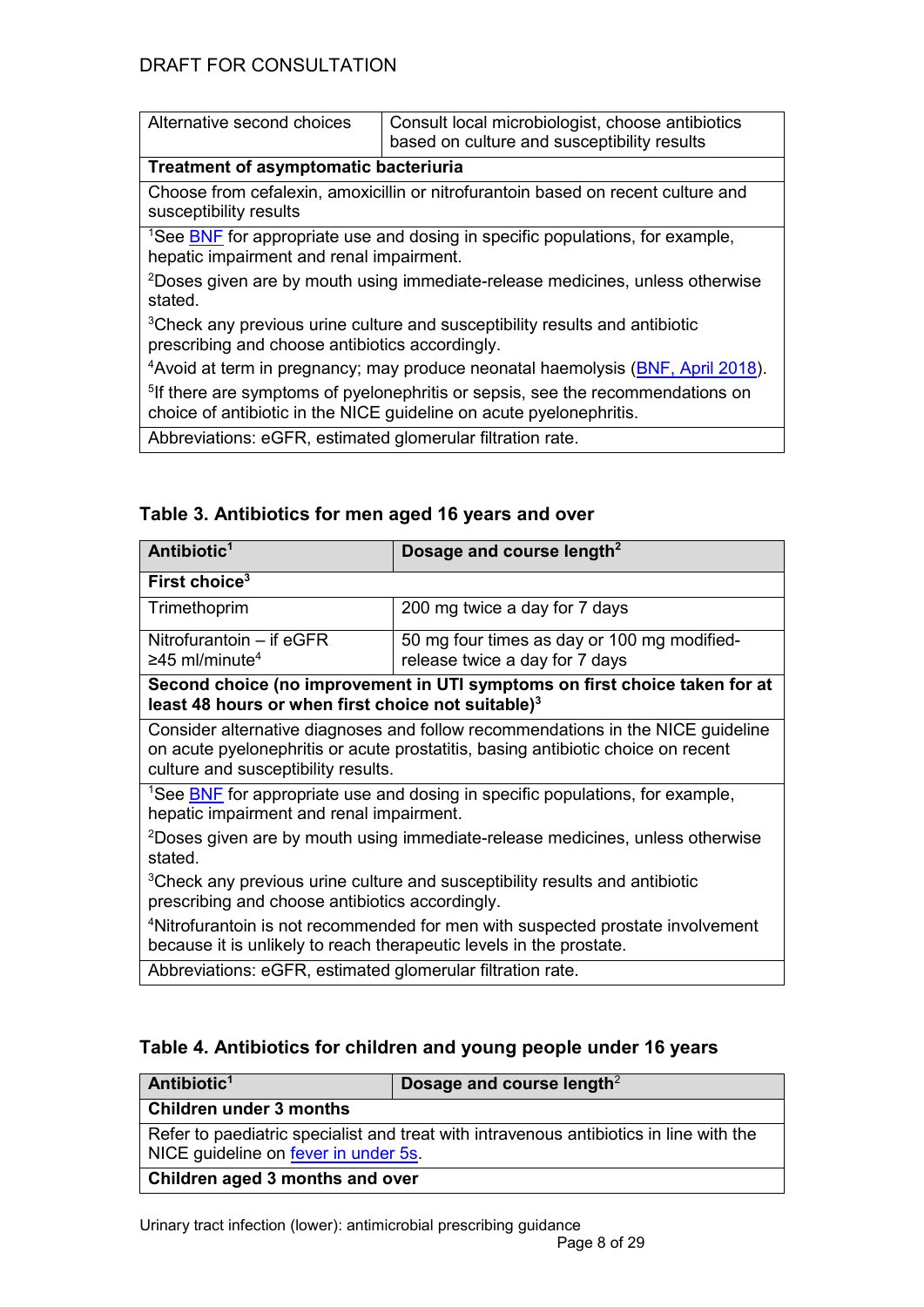| First choice <sup>3,4</sup>                                                                                                                            |                                                                                             |  |
|--------------------------------------------------------------------------------------------------------------------------------------------------------|---------------------------------------------------------------------------------------------|--|
| Trimethoprim - if low risk of<br>resistance and not used in the<br>past 3 months                                                                       | 3 to 5 months, 4 mg/kg or 25 mg twice a day for<br>3 days                                   |  |
|                                                                                                                                                        | 6 months to 5 years, 4 mg/kg or 50 mg twice a<br>day for 3 days                             |  |
|                                                                                                                                                        | 6 to 11 years, 4 mg/kg or 100 mg twice a day for<br>3 days                                  |  |
|                                                                                                                                                        | 12 to 17 years, 200 mg twice a day for 3 days                                               |  |
| Nitrofurantoin $-$ if eGFR<br>$\geq$ 45 ml/minute                                                                                                      | 3 months to 11 years, 750 micrograms/kg four<br>times a day for 3 days                      |  |
|                                                                                                                                                        | 12 to 17 years, 50 mg four times a day or 100 mg<br>modified-release twice a day for 3 days |  |
| Second choice (no improvement in lower UTI symptoms on first choice taken<br>for at least 48 hours or when first choice not suitable) <sup>3,4,5</sup> |                                                                                             |  |
| Nitrofurantoin - if eGFR<br>≥45 ml/minute and not used as<br>first choice                                                                              | 3 months to 11 years, 750 micrograms/kg four<br>times a day for 3 days                      |  |
|                                                                                                                                                        | 12 to 17 years, 50 mg four times a day or 100 mg<br>modified-release twice a day for 3 days |  |
| Cefalexin                                                                                                                                              | 3 to 11 months, 12.5 mg/kg or 125 mg twice a<br>day for 3 days                              |  |
|                                                                                                                                                        | 1 to 4 years, 12.5 mg/kg twice a day or 125 mg<br>three times a day for 3 days              |  |
|                                                                                                                                                        | 5 to 11 years, 12.5 mg/kg twice a day or 250 mg<br>three times a day for 3 days             |  |
|                                                                                                                                                        | 12 to 17 years, 500 mg two or three times a day<br>for 3 days                               |  |
| Amoxicillin (only if culture<br>results available and<br>susceptible)                                                                                  | 1 to 11 months, 125 mg three times a day for<br>3 days                                      |  |
|                                                                                                                                                        | 1 to 4 years, 250 mg three times a day for 3 days                                           |  |
|                                                                                                                                                        | 5 to 11 years, 500 mg three times a day for<br>3 days                                       |  |
|                                                                                                                                                        | 12 to 17 years, 500 mg three times a day for<br>3 days                                      |  |

<sup>1</sup>See [BNF for children](https://www.evidence.nhs.uk/formulary/bnfc/current) for appropriate use and dosing in specific populations, for example hepatic and renal impairment. See table 2 if the young woman is pregnant.

 $2$ The age bands apply to children of average size and, in practice, the prescriber will use the age bands in conjunction with other factors such as the severity of the condition being treated and the child's size in relation to the average size of children of the same age. Doses given are by mouth using immediate-release medicines, unless otherwise stated.

<sup>3</sup>Check any previous urine culture and susceptibility results and antibiotic prescribing and choose antibiotics accordingly. Where a child or young person is receiving prophylactic antibiotics, treatment should be with a different antibiotic, not a higher dose of the same antibiotic.

<sup>4</sup>If 2 or more antibiotics are appropriate, choose the antibiotic with the lowest acquisition cost.

<sup>5</sup>If there are symptoms of pyelonephritis or sepsis, see the recommendations on choice of antibiotic in the NICE guideline on acute pyelonephritis.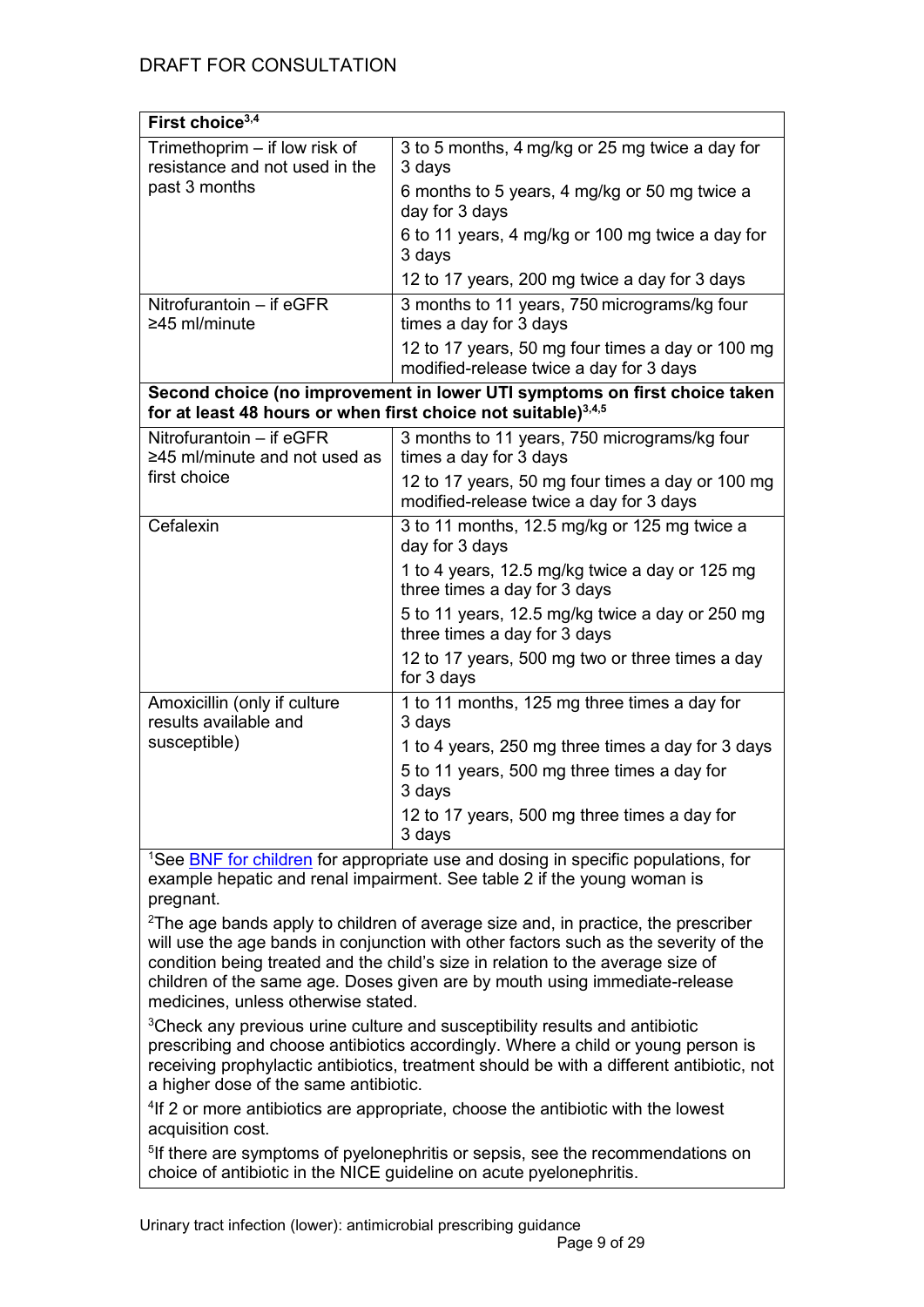Abbreviations: eGFR, estimated glomerular filtration rate.

See the evidence and committee discussion on [choice of antibiotic](#page-18-0) and [antibiotic course length.](#page-24-0)

# **Summary of the evidence**

### <span id="page-9-0"></span>*Self-care*

#### **Oral analgesia (ibuprofen)**

- Two RCTs [\(Bleidorn et al. 2010](file://///nice.nhs.uk/data/H&SC/COMMON%20INFECTIONS/Topics/9.%20Lower%20urinary%20tract%20infections/3.%20Draft%20guideline/RSeysemarchp%20arttoiclematic%20treatment%20(ibuprofen)%20or%20antibiotics) and [Gagyor et al. 2015\)](https://www.ncbi.nlm.nih.gov/pubmed/26698878) in non-pregnant women found conflicting evidence regarding the effectiveness of ibuprofen compared with antibiotics. One small RCT, Bleidorn et al. 2010, found no significant differences between ibuprofen and ciprofloxacin in reducing symptoms and symptom duration (very low to low quality evidence). However, a more recent larger RCT, Gagyor et al. 2015, found that women using ibuprofen were more likely to report a higher burden of symptoms over the first 7 days after the start of their treatment, compared with women using fosfomycin (moderate quality evidence).
- Subgroup analyses, based on the results of urine culture prior to treatment, showed that women who received ibuprofen had significantly fewer antibiotic courses per patient compared with women who received fosfomycin (Gagyor et al. 2015; moderate quality evidence). However, this effect was driven mostly by the randomisation process, rather than the effect of the treatment itself.
- Women who received ibuprofen (irrespective of urine culture) were significantly more likely to receive an additional antibiotic prescription to treat a UTI during 12 months of follow-up (31.1% versus 12.3%; high quality evidence), but were less likely to experience a recurrent UTI between days 15 to 28 of follow up (5.8% versus 11.1%; moderate quality evidence). The authors noted that this result could be because the baseline risk of having recurrent UTI was greater in the fosfomycin group, as more women had experienced a UTI in the past year.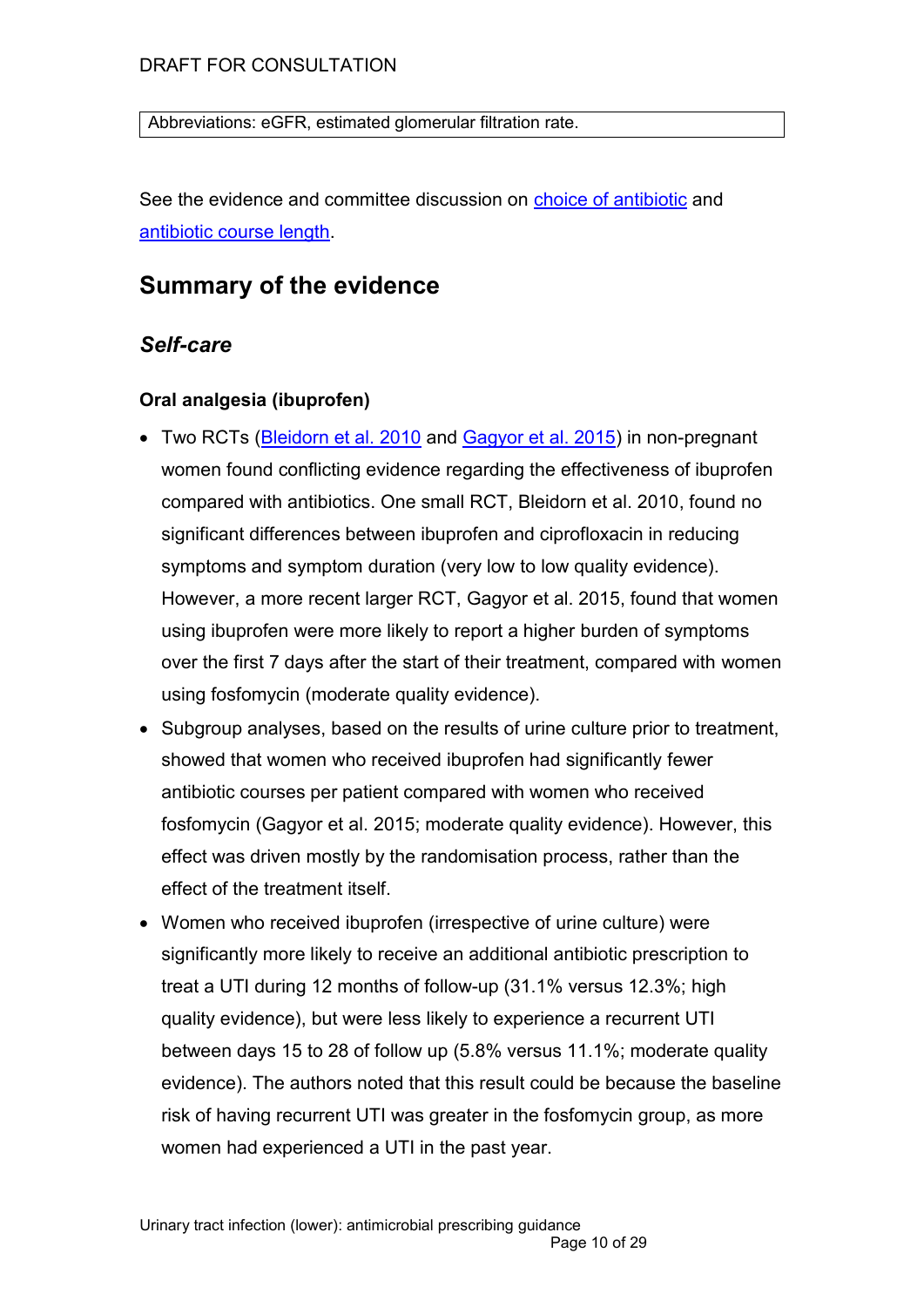Bleidorn et al. (2010) did not report any safety or tolerability outcomes. However, Gagyor et al. (2015) found no significant difference between ibuprofen and fosfomycin in the incidence of pyelonephritis, febrile UTIs, patient-reported adverse events, or serious drug-related adverse effects (low to moderate quality evidence).

#### **Cranberry products**

- Two RCTs [\(Wing et al. 2008](https://www.ncbi.nlm.nih.gov/pubmed/18707726) and [Wing et al. 2015\)](https://www.ncbi.nlm.nih.gov/pubmed/?term=Pilot+Study+to+Evaluate+Compliance+and+Tolerability+of+Cranberry+Capsules+in+Pregnancy+for+the+Prevention+of+Asymptomatic+Bacteriuria) assessed the clinical effectiveness and safety of cranberry products for the prevention of asymptomatic bacteriuria in healthy pregnant women.
- Wing et al. (2008) found that cranberry juice was not effective in preventing episodes of asymptomatic bacteriuria or UTI. However, a significant reduction in compliance was seen in women receiving cranberry juice compared with placebo (very low quality evidence).
- Wing et al. (2015) assessed the safety and tolerability of cranberry capsules and found no significant difference in the number of babies born with a 1 minute Apgar score <7 in women who received cranberry capsules compared with placebo (21.4% versus 0%; very low quality evidence).

#### **Other non-pharmacological or non-antimicrobial interventions**

- No systematic reviews or RCTs of any non-pharmacological or nonantimicrobial interventions were identified in men, older people or children.
- No systematic reviews or RCTs of paracetamol were identified.
- No systematic reviews or RCTs of hydration were identified.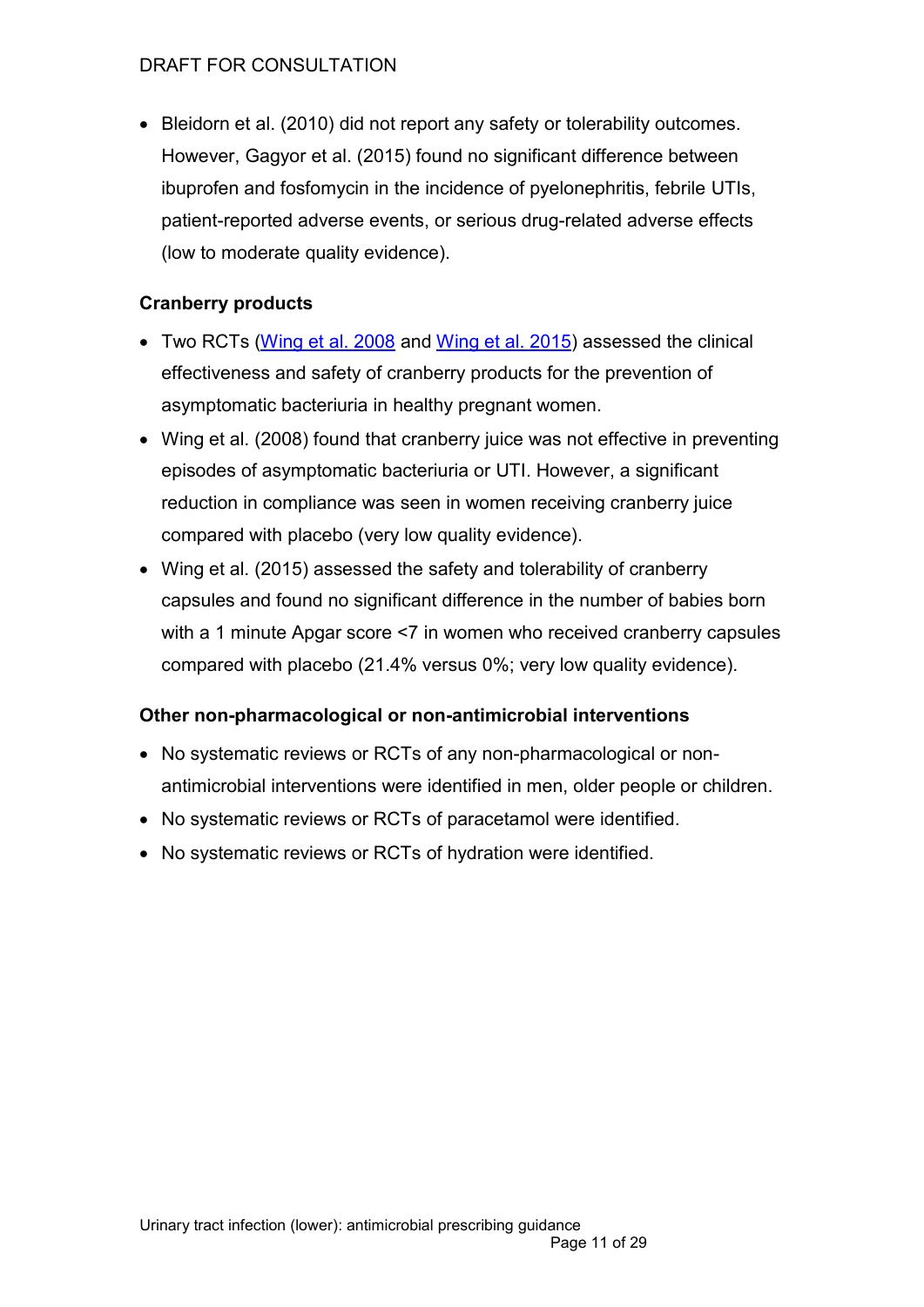#### **Committee discussion on self-care**

- Based on experience, the committee agreed that it was reasonable to consider paracetamol for managing pain in adults, young people and children with lower UTI as this medicine has a well-established efficacy and safety profile for managing pain and fever.
- The committee agreed, based on the evidence and their experience, that it was also reasonable to consider ibuprofen for managing pain in adults, young people and children with lower UTI if this was preferred and suitable, taking account of safety concerns with NSAIDs, for example renal impairment.
- The committee agreed that people should be told that no evidence was found for using cranberry products to treat lower UTI or asymptomatic bacteriuria. The only evidence found assessed the efficacy and safety of cranberry products for the prevention of asymptomatic bacteriuria in healthy pregnant women.
- Based on experience, the committee agreed that people should be advised about the adequate intake of fluids because maintaining full hydration is important in people with a UTI.

# <span id="page-11-0"></span>*Antibiotics*

- In most cases, managing lower UTI (cystitis) will require antibiotic treatment. However, acute, uncomplicated cystitis in non-pregnant women can be self-limiting and for some women delaying antibiotic treatment with a back-up prescription to see if symptoms will resolve without antibiotic treatment, or delaying the antibiotic until microbiological results are available, may be an option.
- The most common causative pathogen in uncomplicated UTIs is *Escherichia coli* (in 70-95% of cases). *Staphylococcus saprophyticus* accounts for 5-10% of cases and occasionally other Enterobacteriaceae, such as *Proteus mirabilis* and Klebsiella species are isolated [\(European](http://uroweb.org/guideline/urological-infections/)  [Association of Urology guidelines on urological infections 2017\)](http://uroweb.org/guideline/urological-infections/).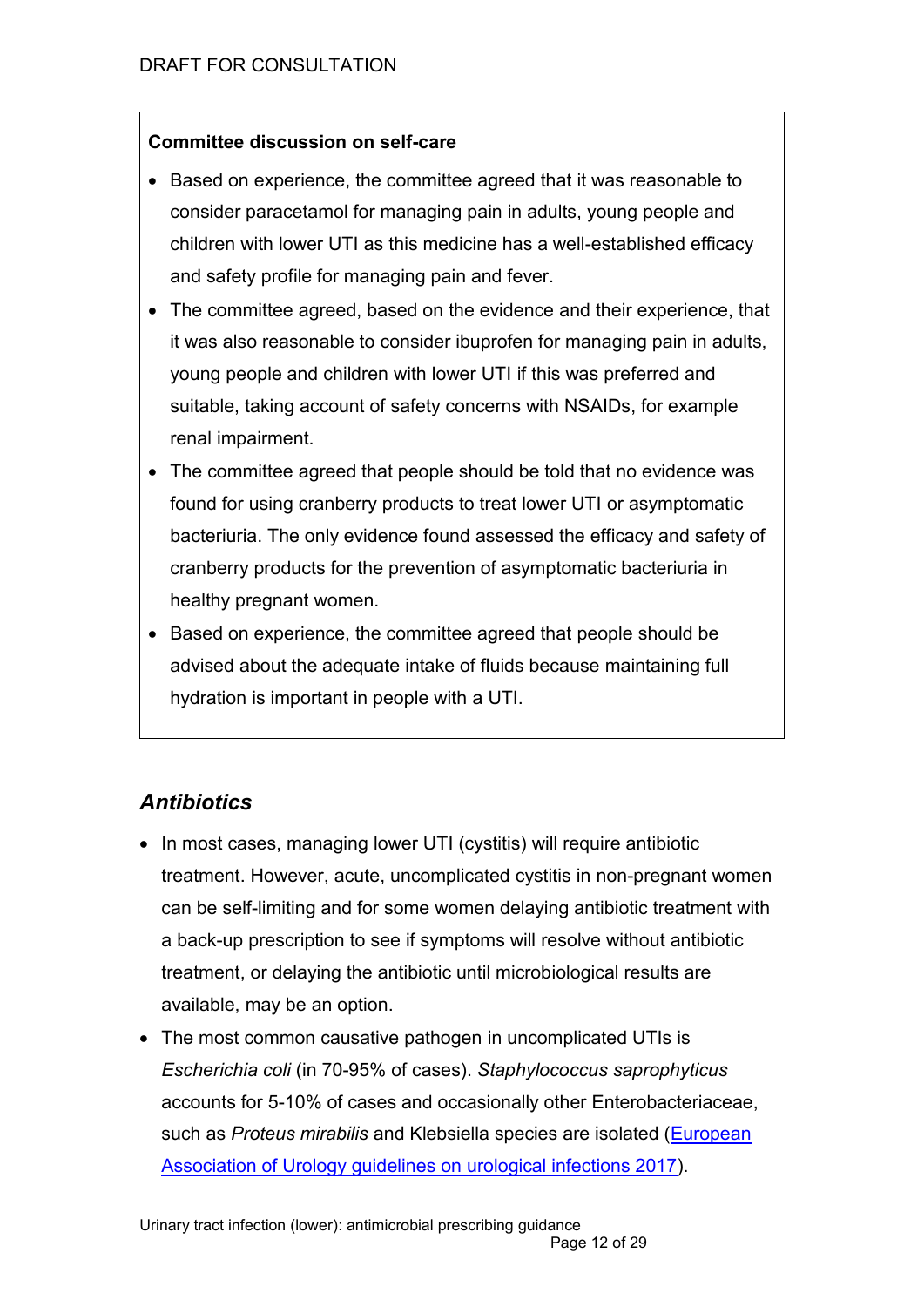- The main complication of lower UTI (cystitis) is ascending infection leading to upper UTI (acute pyelonephritis). Most episodes of acute pyelonephritis are uncomplicated and result in no residual kidney damage. However, complications can include impaired renal function or renal failure, septicaemia and pre-term labour in pregnancy (NICE clinical knowledge summary on **pyelonephritis**).
	- $-$  In men, prostate involvement is common, which may lead to acute prostatitis, chronic bacterial prostatitis or a prostatic abscess; urinary stones are also a possibility (NICE clinical knowledge summary on UTI [\(lower\) -](https://cks.nice.org.uk/urinary-tract-infection-lower-men) men).
	- $-$  In children, UTIs can lead to renal scarring, but more often this is preceded by acute pyelonephritis rather than cystitis, and it is more common in children with vesicoureteral reflux (NICE clinical knowledge summary on UTI - [children\)](https://cks.nice.org.uk/urinary-tract-infection-children).
- Asymptomatic bacteriuria, where there is significant bacteriuria but no symptoms or signs of infection, is not routinely screened for or treated, except if it is considered a risk factor in clearly defined situations, such as in pregnant women (European Association of Urology guidelines on [urological infections 2017\)](http://uroweb.org/guideline/urological-infections/).
	- $-$  In pregnancy, asymptomatic bacteriuria can lead to pyelonephritis and pre-term labour (NICE clinical knowledge summary on [UTI \(lower\)](https://cks.nice.org.uk/urinary-tract-infection-lower-women)  [women](https://cks.nice.org.uk/urinary-tract-infection-lower-women) and [pyelonephritis\)](https://cks.nice.org.uk/pyelonephritis-acute).

### **Efficacy of antibiotics**

• One systematic review of RCTs [\(Falagas et](https://www.ncbi.nlm.nih.gov/pubmed/?term=Antibiotics+versus+placebo+in+the+treatment+of+women+with+uncomplicated+cystitis%3A+A+meta-analysis+of+randomized+controlled+trials) al. 2009) in non-pregnant women found that women who were treated with antibiotics were more likely to have complete symptom resolution (61.8% versus 25.7%; NNT 3 [range 3 to 4]; high quality evidence) and microbiological success (defined as negative urine culture) (90% versus 33.3%; NNT 2 [range 2 to 2]; moderate quality evidence), and less likely to experience relapse after the end of treatment (15.8% versus 41.6%; NNT 3 [range 3 to 5]; moderate quality evidence), compared with placebo. There was no significant difference between groups in the incidence of pyelonephritis (0.21% versus 0.75%; low quality evidence), although due to the very low incidence of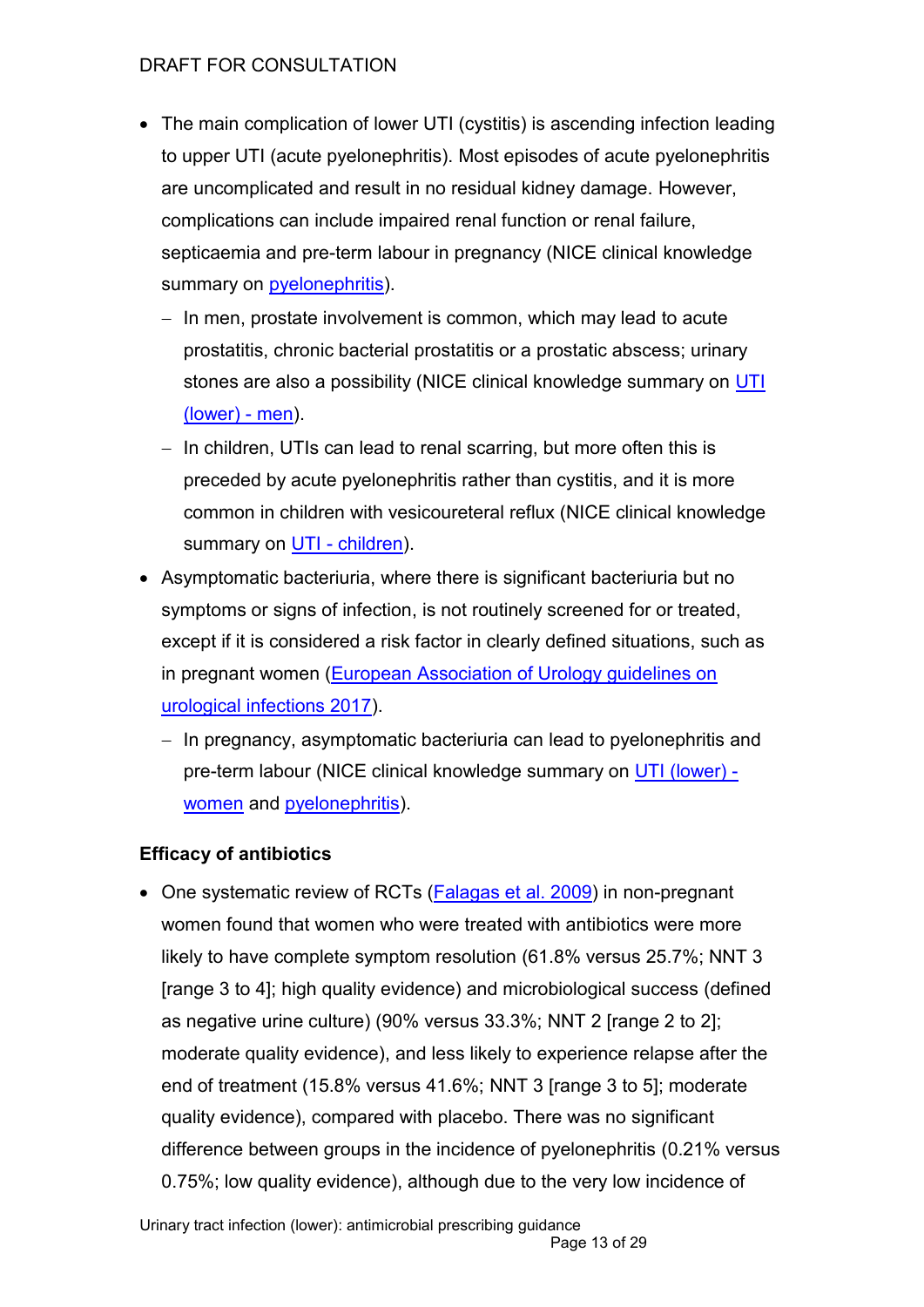pyelonephritis, it is likely the studies lacked statistical power to detect a clinically important difference.

- One systematic review [\(Smaill et al. 2015\)](https://www.ncbi.nlm.nih.gov/pubmed/26252501) and 1 RCT (Kazemier et al. [2015\)](https://www.ncbi.nlm.nih.gov/pubmed/26255208) assessed antibiotics compared with placebo or no treatment for managing asymptomatic bacteriuria in pregnant women. Smaill et al. (2015) found that pregnant women who received antibiotics for asymptomatic bacteriuria had a reduced incidence of persistent bacteriuria (20.3% versus 66.3%; NNT 2 [range 2 to 3]; low quality evidence); were less likely to develop pyelonephritis (5.6% versus 20.8%; NNT 7 [range 6 to 9]; moderate quality evidence) or deliver a preterm baby (<37 weeks) (5.8% versus 22.1%; NNT 7 [range 4 to 13]; moderate quality evidence), compared with those who received no treatment.
- Smaill et al. (2015) found no significant difference between antibiotics and placebo in serious adverse neonatal outcomes (very low quality evidence).
- Kazemier et al. (2015) found no significant difference between nitrofurantoin and placebo in reducing the incidence of symptomatic UTI, pyelonephritis or preterm birth (<34 weeks; very low quality evidence). Significantly more women had non-spontaneous onset of labour with nitrofurantoin compared with placebo, but there is considerable uncertainty with these results (very low quality evidence).
- [Zalmanovici-Trestioreanu et al. \(2015\)](https://www.ncbi.nlm.nih.gov/pubmed/?term=Antibiotics+for+asymptomatic+bacteriuria+zalmanovici) found that there was a greater incidence of bacteriological cure in older people who received antibiotics for treating asymptomatic bacteriuria compared with those who received placebo or no treatment (61% versus 17%; NNT 3 [range 2 to 3]; high quality evidence). However, there was no significant benefit in reducing symptomatic UTI (very low quality evidence) and people who received antibiotics were more likely to report adverse events (high quality evidence).

#### **Safety of antibiotics**

• Antibiotic-associated diarrhoea occurs in 2 to 25% of people taking antibiotics, depending on the antibiotic used [\(NICE Clinical Knowledge](https://cks.nice.org.uk/diarrhoea-antibiotic-associated)  [Summary \[CKS\]: diarrhoea](https://cks.nice.org.uk/diarrhoea-antibiotic-associated) – antibiotic associated).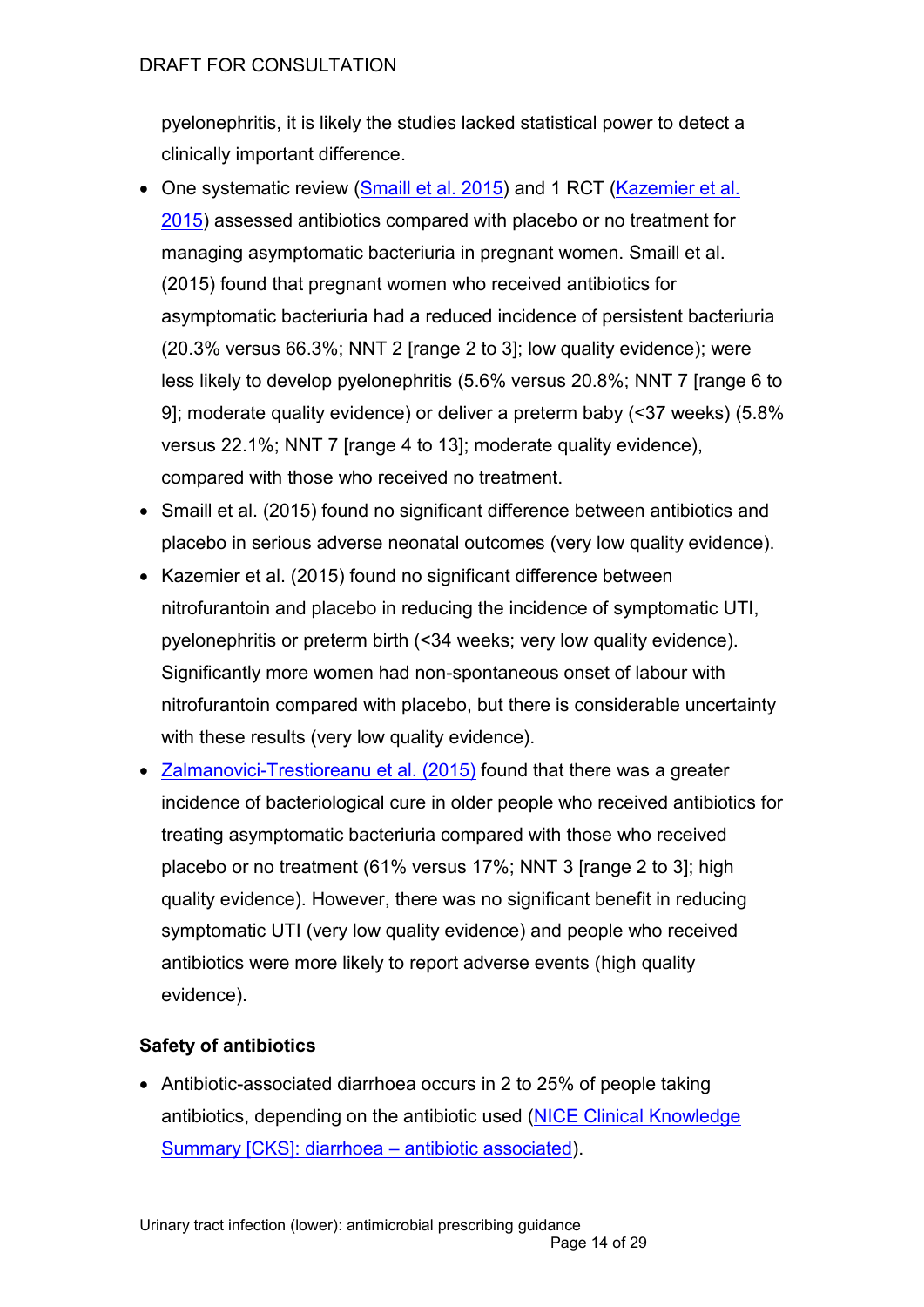- Allergic reactions to penicillins occur in 1 to 10% of people and anaphylactic reactions occur in less than 0.05%. People with a history of atopic allergy (for example, asthma, eczema and hay fever) are at a higher risk of anaphylactic reactions to penicillins. People with a history of immediate hypersensitivity to penicillins may also react to cephalosporins and other beta-lactam antibiotics [\(BNF, April 2018\)](https://bnf.nice.org.uk/drug/phenoxymethylpenicillin.html). See the NICE guideline on [drug allergy: diagnosis and management](https://www.nice.org.uk/guidance/cg183) for more information.
- Nitrofurantoin should be used with caution in those with renal impairment. It should be avoided at term in pregnancy because it may produce neonatal haemolysis. Adults (especially the elderly) and children on long-term therapy should be monitored for liver function and pulmonary symptoms [\(BNF, April 2018\)](https://bnf.nice.org.uk/drug/nitrofurantoin.html).
- Trimethoprim has a teratogenic risk in the first trimester of pregnancy (folate antagonist; [BNF, April 2018\)](https://bnf.nice.org.uk/drug/trimethoprim.html). The manufacturers advise that it is contraindicated in pregnancy [\(trimethoprim summary of product](https://www.medicines.org.uk/emc/product/5925)  [characteristics\)](https://www.medicines.org.uk/emc/product/5925).
- One RCT [\(Falagas et al. 2009\)](https://www.ncbi.nlm.nih.gov/pubmed/?term=Antibiotics+versus+placebo+in+the+treatment+of+women+with+uncomplicated+cystitis%3A+A+meta-analysis+of+randomized+controlled+trials) in non-pregnant women found a significant increase in the total number of adverse events with antibiotics compared with placebo (19.2% versus 12.9%; NNH 15 [range 9 to 16]; moderate quality evidence). However there was no significant difference between antibiotics and placebo in the number of withdrawals due to adverse events with antibiotics compared with placebo.
- [Zalmanovici-Trestioreanu et al. \(2015\)](https://www.ncbi.nlm.nih.gov/pubmed/?term=Antibiotics+for+asymptomatic+bacteriuria+zalmanovici) assessed the safety of antibiotics in the management of asymptomatic bacteriuria in older people. There was a significant increase in the incidence of adverse events in those treated with antibiotics compared with placebo or no treatment (4.2% versus 1.0%; NNH 31 [range 19 to 82]; high quality evidence).
- See the [summaries of product characteristics](https://www.medicines.org.uk/emc/) for information on contraindications, cautions and adverse effects of individual medicines.

#### **Back-up antibiotics**

• One RCT [\(Little et al. 2010\)](https://www.ncbi.nlm.nih.gov/pubmed/20139214) assessed various antibiotic prescribing strategies in non-pregnant women with acute uncomplicated lower UTI, where immediate antibiotic treatment was not necessary. Although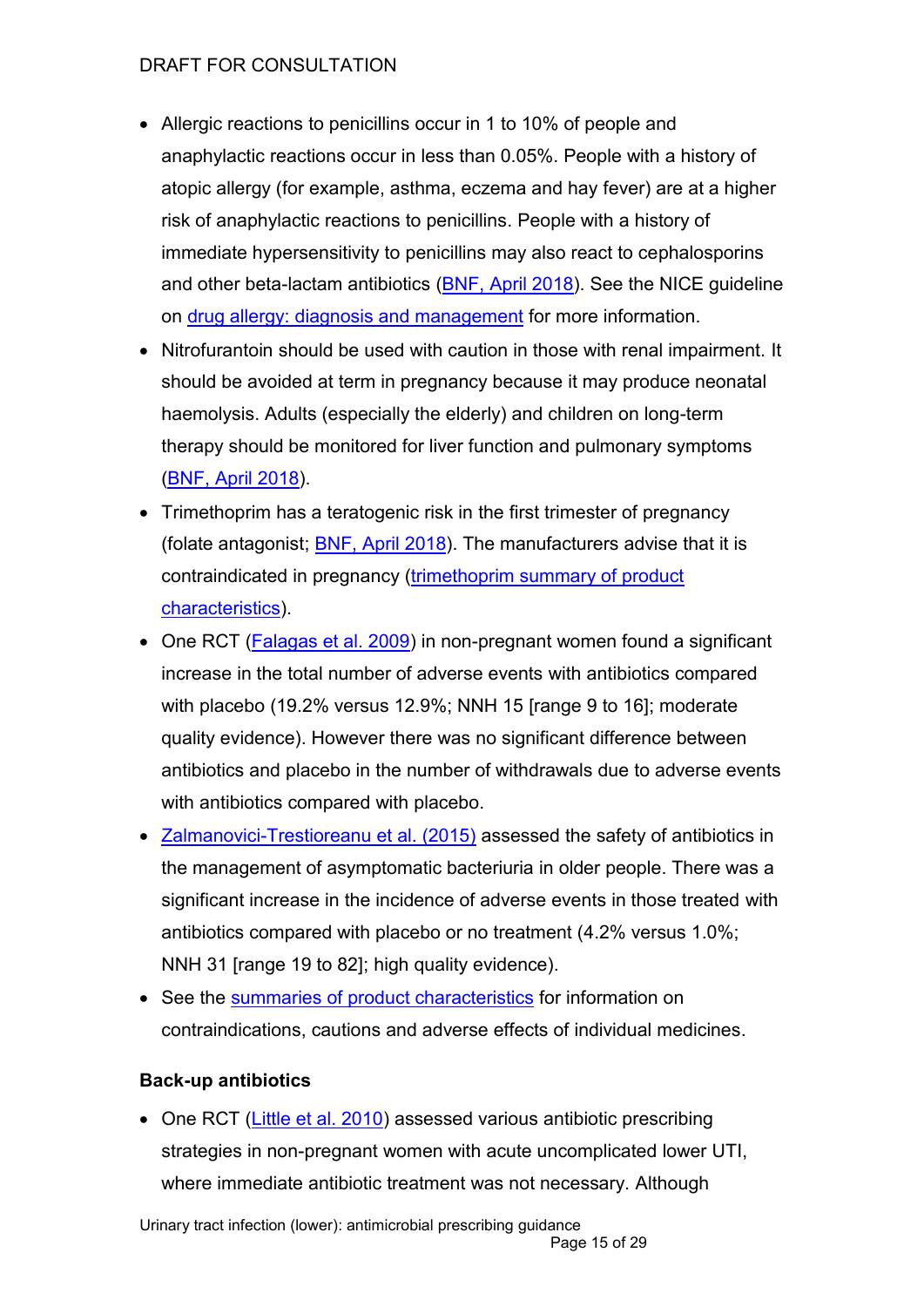bacterial confirmation was not essential for inclusion into the study, the proportion of women who had urine culture ranged from 23% to 89% (p<0.001), across 5 treatment groups. Immediate empirical antibiotics were compared with back-up (delayed by 48 hours) empirical antibiotics, and immediate antibiotics based on either a symptom severity score >2, a positive dipstick test, or a midstream urine culture result. Only two thirds of women randomised to receive antibiotics based on a midstream urine result had a positive urine culture.

- There was no difference between the different prescribing strategies (immediate empirical antibiotics; back-up empirical antibiotics; immediate antibiotics based on symptom severity score >2, positive dipstick test or midstream urine culture result) in the severity or duration of symptoms during follow-up, or in the time to reconsultation (low to very low quality evidence). However, significantly more women who were prescribed immediate antibiotics used them, compared with all other prescribing strategy groups, except immediate antibiotics based on symptom severity scoring (very low quality evidence). There were also significantly fewer women waiting 48 hours before taking their antibiotics in the immediate antibiotics group, compared with all other prescribing strategy groups, except immediate antibiotics based on symptom severity score (low to very low quality evidence).
- Little et al. (2010) found that despite randomisation, all groups delayed starting their antibiotic course by at least 24 hours (very low quality evidence). However, a delay of more than 48 hours was associated with a longer duration of moderately bad symptoms (very low quality evidence).
- No systematic reviews or RCTs of back-up antibiotic prescribing strategies were identified in men, pregnant women, older people or children.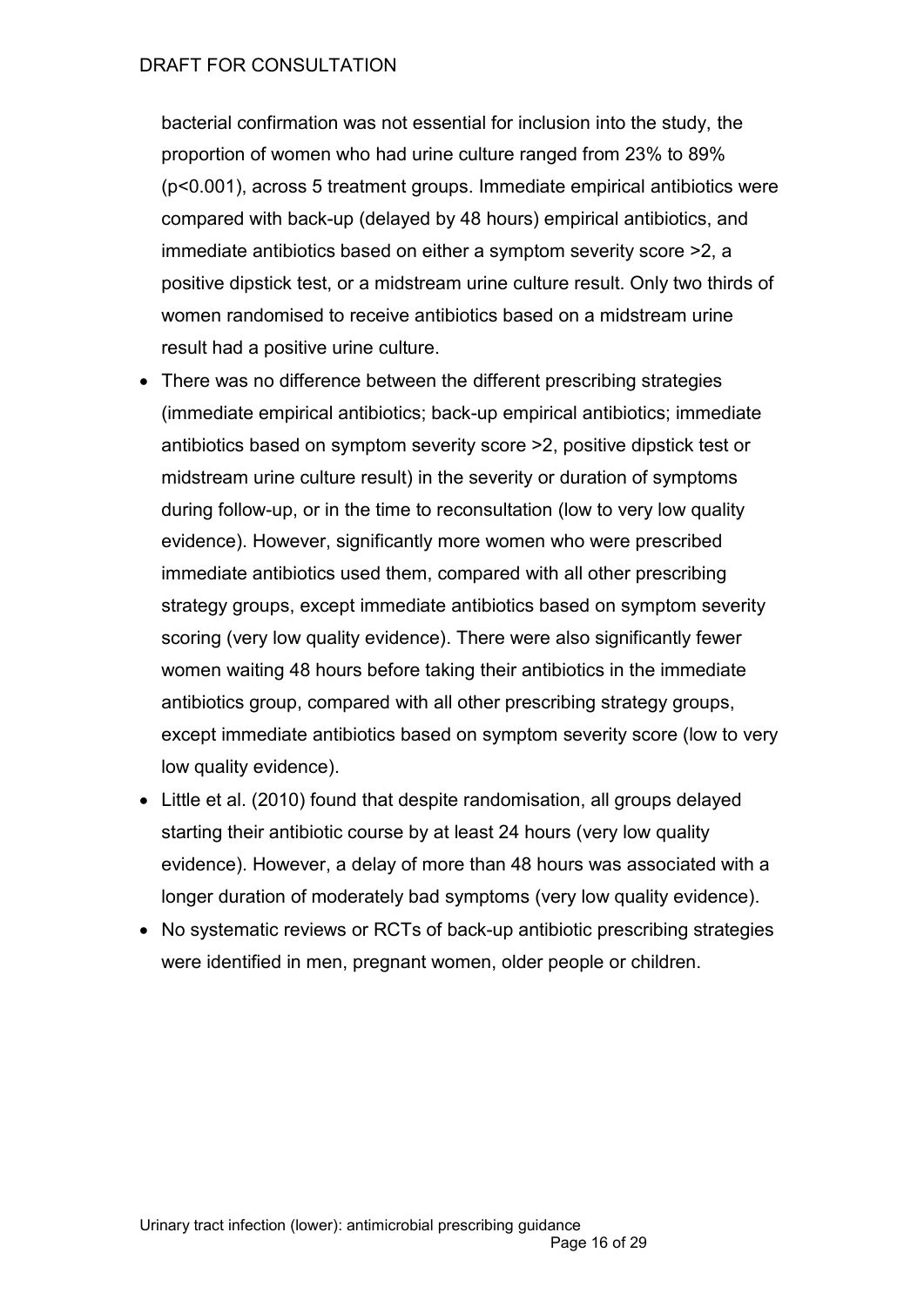#### **Committee discussion on antibiotics**

 The committee recognised the equality considerations for managing a lower UTI in transgender people, due to anatomical differences between women and men.

#### *Non-pregnant women with lower UTI*

- Based on evidence and experience, the committee agreed that either a back-up antibiotic prescription or an immediate antibiotic prescription could be prescribed for non-pregnant women with a lower UTI. The committee discussed that sending a urine sample for culture and susceptibility testing is not usual practice in most young, non-pregnant women with a first lower UTI, and lower UTI is generally confirmed by symptoms and signs of infection together with dipstick testing of urine. If urine culture has been taken, delaying the antibiotic until microbiological results are available could also be considered, depending on the severity of symptoms. Decisions around prescribing strategies should be individualised, taking account of the severity of symptoms, the risk of developing complications or having treatment failure, and preference for back-up or immediate antibiotics, or awaiting the results of urine culture. A back-up antibiotic prescription could be used if symptoms do not start to improve within 48 hours (by which point most UTIs should be starting to improve) or if they worsen rapidly or significantly at any time.
- Based on evidence, the committee agreed that antibiotics were effective in curing lower UTI symptoms and reducing relapse in non-pregnant women. There was no significant difference between antibiotics and placebo for pyelonephritis (although due to the very low incidence of pyelonephritis, it is likely the studies lacked statistical power to detect a clinically important difference), and antibiotics increased adverse events.
- Based on evidence in a population of women under 75 years, without dementia, the committee agreed that back-up empirical antibiotics were as effective as immediate empirical antibiotics for the severity or duration of UTI symptoms and the time to reconsultation. Back-up antibiotics (particularly a forward dated prescription) also reduced antibiotic use.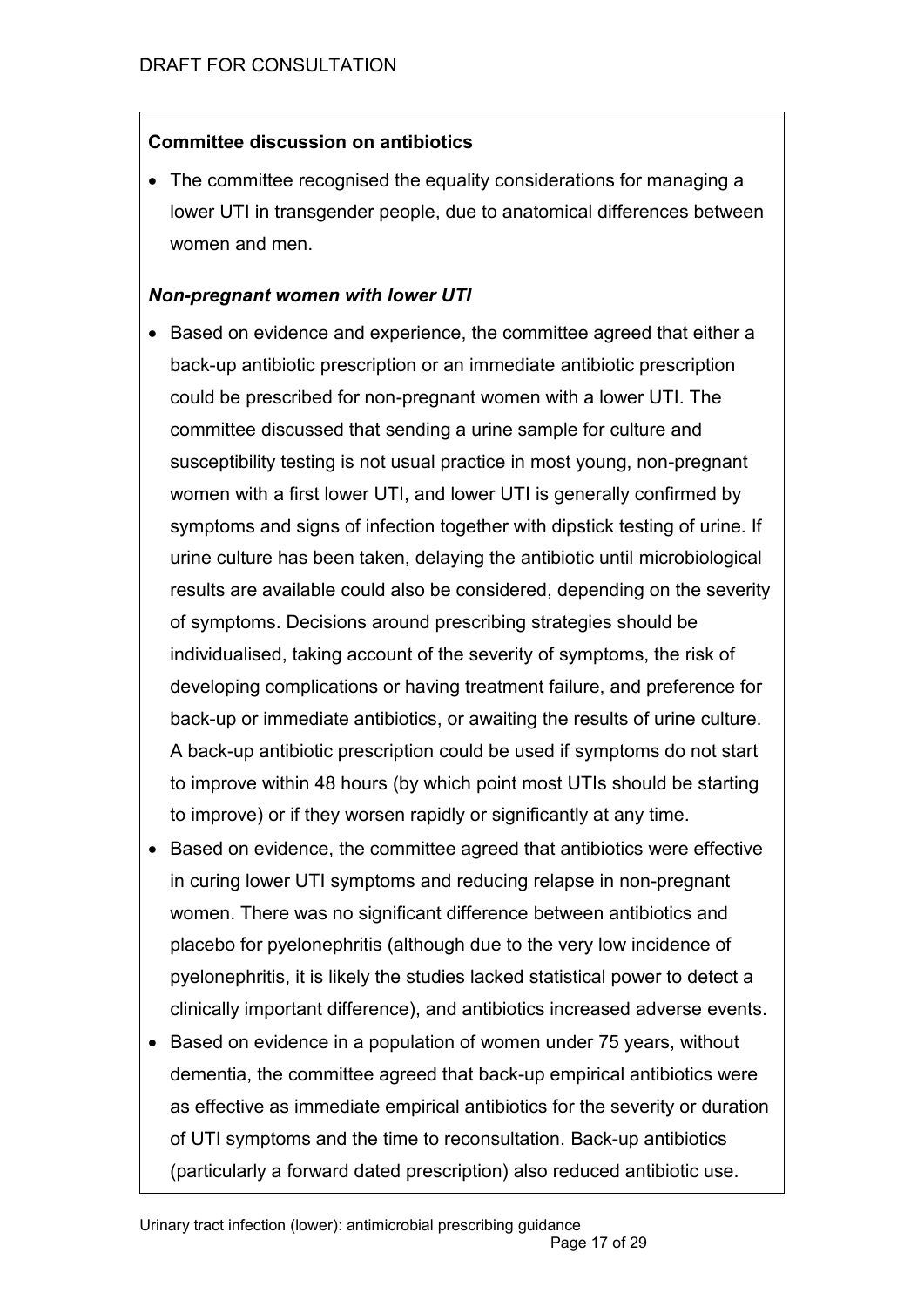• Based on experience, the committee agreed that if a urine culture has been taken, and results suggest the bacteria are not susceptible to the antibiotic given, the woman should be contacted and the antibiotic changed if symptoms are not already improving.

### *Pregnant women and men with a lower UTI*

- The committee discussed that no evidence was identified on antibiotic treatment for pregnant women with a symptomatic lower UTI. However, evidence in pregnant women with asymptomatic bacteriuria showed that antibiotics were effective in reducing persistent bacteriuria, pyelonephritis and the delivery of a preterm baby.
- Based on limited evidence and experience, the committee agreed that pregnant women with a lower UTI should be offered an immediate antibiotic, and urine should be sent for culture to confirm susceptibility of the bacteria and inform treatment choice.
- The committee discussed that no evidence was identified on antibiotic treatment for men with a lower UTI, apart from in 1 systematic review where about 10% of the study population were men.
- Based on experience, the committee agreed that men with a lower UTI should be offered an immediate antibiotic, and urine should be sent for culture to confirm susceptibility of the bacteria and inform treatment choice.
- Based on experience, the committee agreed that when results of urine cultures are available, if the results suggest the bacteria are not susceptible to the antibiotic given, pregnant woman should be contacted and the antibiotic changed regardless of whether symptoms are improving or not. Men should be contacted if the bacteria are not susceptible to the antibiotic given and, if symptoms are not already improving, the antibiotic should be changed.

# *Children and young people with a lower UTI*

• The committee was aware that the NICE guideline on urinary tract [infection in under 16s: diagnosis and management](http://www.nice.org.uk/cg54) makes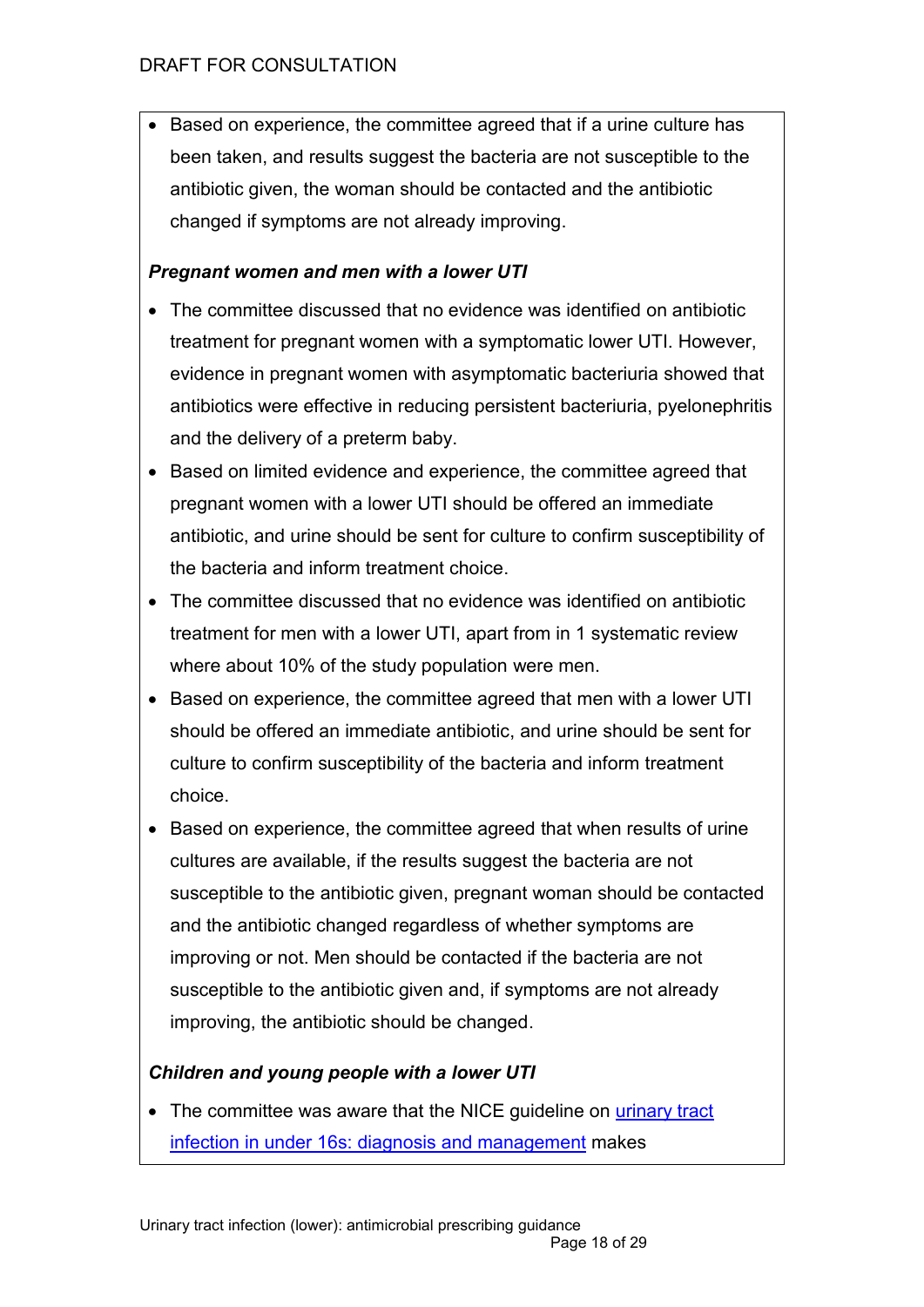recommendations on diagnosing lower UTIs (including the use of dipsticks and urine culture) and offering immediate antibiotic treatment where appropriate.

• Based on experience, the committee agreed that if a urine culture has been taken, and results suggest the bacteria are not susceptible to the antibiotic given, the child or young person should be contacted and, if symptoms are not already improving, the antibiotic changed.

#### *Managing asymptomatic bacteriuria*

- Based on evidence and experience, the committee agreed that asymptomatic bacteriuria is not routinely screened for, or treated with antibiotics, in non-pregnant women, men, young people or children because it is not a risk factor for harm in these groups. It is routinely screened for, and treated with antibiotics, in pregnant women because it is a risk factor for harm.
- Based on evidence, the committee agreed that antibiotics reduce persistent bacteriuria, pyelonephritis and the delivery of a pre-term baby in pregnant women with asymptomatic bacteriuria.

# <span id="page-18-0"></span>*Choice of antibiotic*

- Three systematic reviews [\(Falagas et al. 2010,](https://www.ncbi.nlm.nih.gov/pubmed/?term=Fosfomycin+versus+other+antibiotics+for+the+treatment+of+cystitis%3A+a+meta-analysis+of+randomized+controlled+trials) [Rafalsky et al. 2006](https://www.ncbi.nlm.nih.gov/pubmed/?term=Quinolones+for+uncomplicated+acute+cystitis+in+women+rafalsky) and [Zalmanovici-Trestioreanu et al. 2010\)](https://www.ncbi.nlm.nih.gov/pubmed/20927755) assessed the appropriate choice of antibiotics when treating UTIs in non-pregnant women.
- In Zalmanovici-Trestioreanu et al. (2010) there were no major differences in treatment outcomes amongst various antibiotics and antibiotic classes: nitrofurantoin, trimethoprim, co-trimoxazole, beta-lactams, and quinolones (very low to high quality evidence).
- Falagas et al. (2010) showed that fosfomycin did not offer any additional benefit over other antibiotics, despite it having a single-dose regimen (very low to moderate quality evidence). Fosfomycin did not reduce the rate of adverse events or withdrawal from treatment compared with other antibiotics (very low to low quality evidence).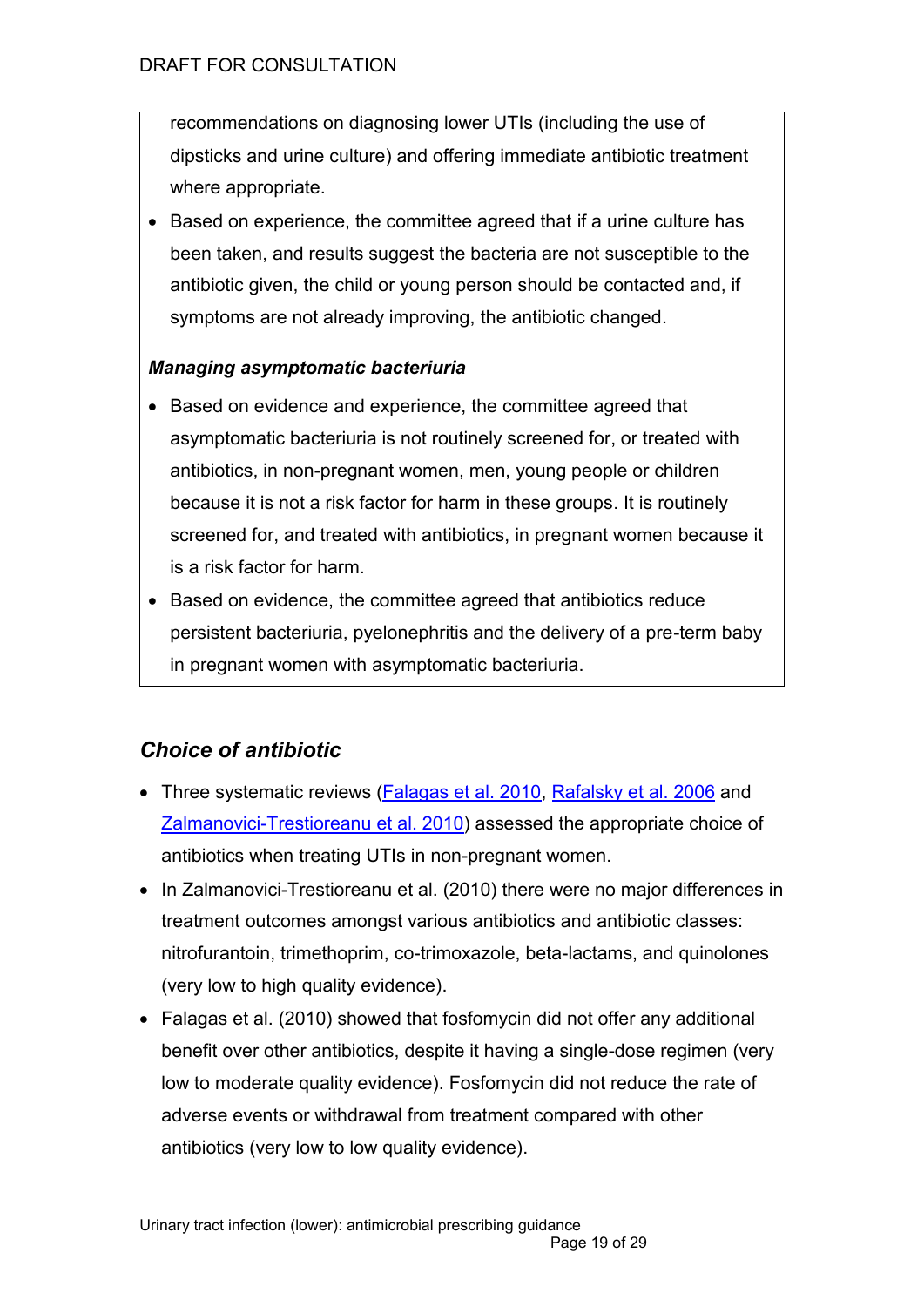- Rafalsky et al. (2006) reviewed the efficacy and safety of quinolones for the treatment of acute uncomplicated cystitis. No quinolone showed additional benefit over another (very low to high quality evidence).
- One systematic review [\(Guinto et al. 2010\)](https://www.ncbi.nlm.nih.gov/pubmed/20824868) assessed the effectiveness of different antibiotics for the treatment of asymptomatic bacteriuria in pregnant women. There was no significant difference between fosfomycin and cefuroxime in reducing the incidence of persistent infection, or in the number of women who required a change of antibiotic (very low quality evidence). Similarly, there was no significant difference between pivmecillinam and ampicillin in the number of women with persistent infection after treatment or in the incidence of recurrent infection (very low quality evidence).
- One systematic review [\(Fitzgerald et al. 2012\)](https://www.ncbi.nlm.nih.gov/pubmed/22895956) assessed choice of antibiotic in children with uncomplicated lower UTI. Overall, there were no significant differences between antibiotics of any class or course length (very low quality evidence).
- Zalmonovici-Trestioreanu et al. (2010) compared the safety of different antibiotic classes in non-pregnant women with uncomplicated lower UTI. There was no significant difference in the number of adverse events reported, or in the number of women who discontinued treatment due to an adverse event, for quinolones compared with co-trimoxazole; beta-lactams compared with co-trimoxazole; nitrofurantoin compared with beta-lactams; quinolones compared with beta-lactams; or nitrofurantoin compared with co-trimoxazole (very low to high quality evidence).
- Rafalsky et al. (2006) compared the safety of different quinolone antibiotics in non-pregnant women with uncomplicated lower UTI and found no significant difference in the number of adverse events reported, or withdrawals from treatment due to adverse events, for ciprofloxacin compared with ofloxacin; levofloxacin compared with ofloxacin; or standard-release ciprofloxacin compared with extended-release ciprofloxacin (very low to moderate quality evidence).
- Falagas et al. (2010) compared the safety of fosfomycin to other antibiotics in the treatment of UTI in non-pregnant women. There was no significant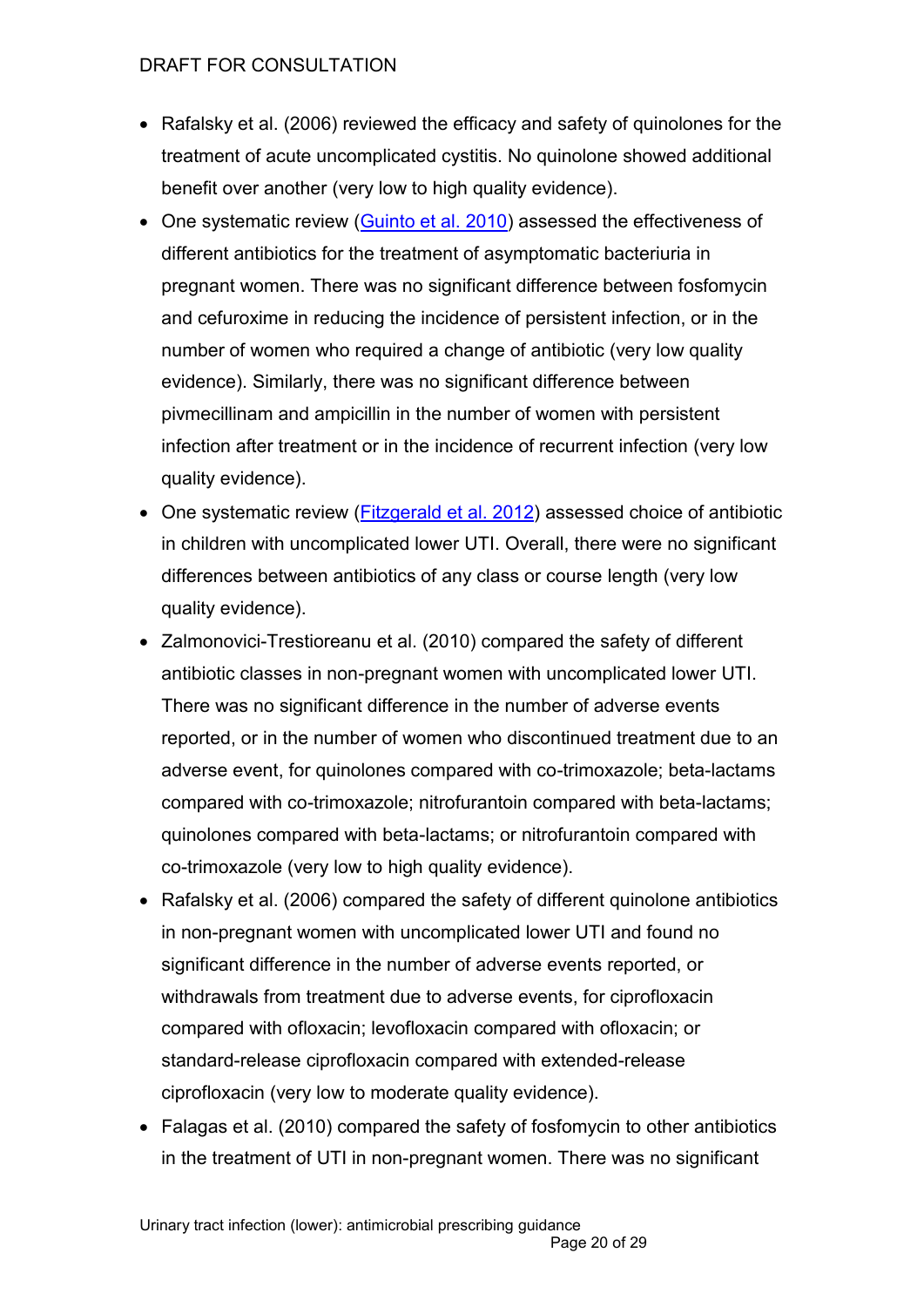difference in the number of adverse events reported or in the number of women withdrawing from treatment due to an adverse event in the fosfomycin group compared with those who received other antibiotics (very low to low quality evidence).

• See the [summaries of product characteristics](http://www.medicines.org.uk/) for information on contraindications, cautions and adverse effects of individual medicines.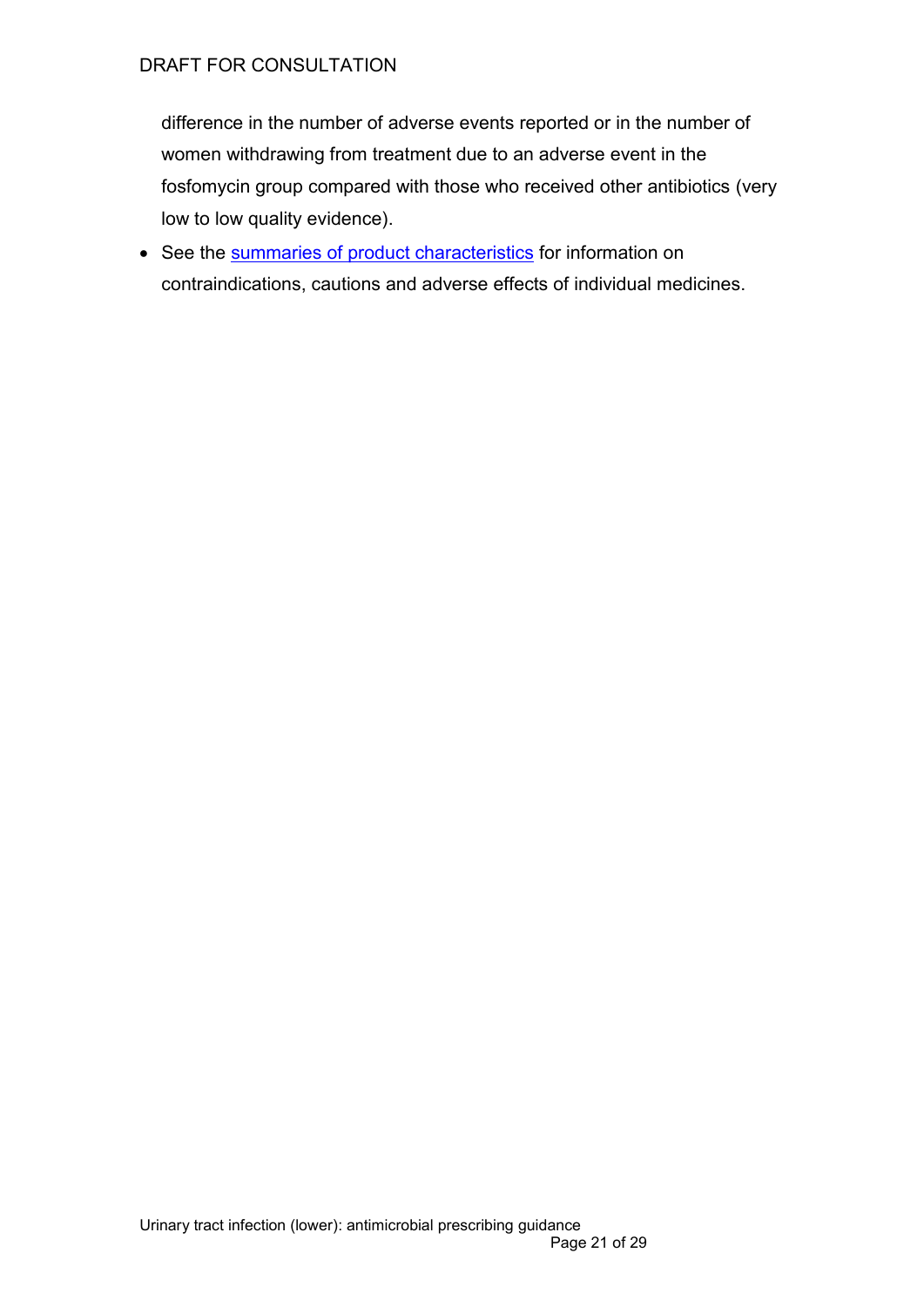#### **Committee discussion on choice of antibiotic**

- Based on evidence of no major differences in clinical effectiveness between classes of antibiotics, the committee agreed that the choice of antibiotic should largely be driven by minimising the risk of resistance. Resistant bacteria are a particular concern in UTIs and, where possible, any previous urine culture and susceptibility results, and antibiotic prescribing, should be checked and antibiotics chosen accordingly.
- The committee discussed that, if an antibiotic is needed to treat an infection that is not life threatening, a narrow-spectrum antibiotic should generally be first choice. Indiscriminate use of broad-spectrum antibiotics creates a selective advantage for bacteria resistant even to these 'lastline' broad-spectrum agents, and also kills normal commensal flora leaving people susceptible to antibiotic-resistant harmful bacteria such as *Clostridium difficile*. For infections that are not life threatening, broadspectrum antibiotics need to be reserved for second-choice treatment when narrow-spectrum antibiotics are ineffective.

#### *Non-pregnant women with a lower UTI*

- Based on evidence, their experience and resistance data, the committee agreed to recommend **nitrofurantoin** or **trimethoprim** at usual doses as first-choice antibiotics.
	- Trimethoprim should only be prescribed if a lower risk of resistance is likely, for example if trimethoprim has not been used in the past 3 months, if previous urine culture results suggest trimethoprim susceptibility (but this was not used as treatment) and in younger women in areas where local epidemiology data suggest resistance is low. There is a higher risk of trimethoprim resistance with recent use (the committee was aware of evidence that trimethoprim is significantly associated with resistant *Escherichia coli* infections treated in the previous 2-3 months), and in older people in residential facilities.
	- Nitrofurantoin is not recommended for people with an eGFR <45 ml/minute.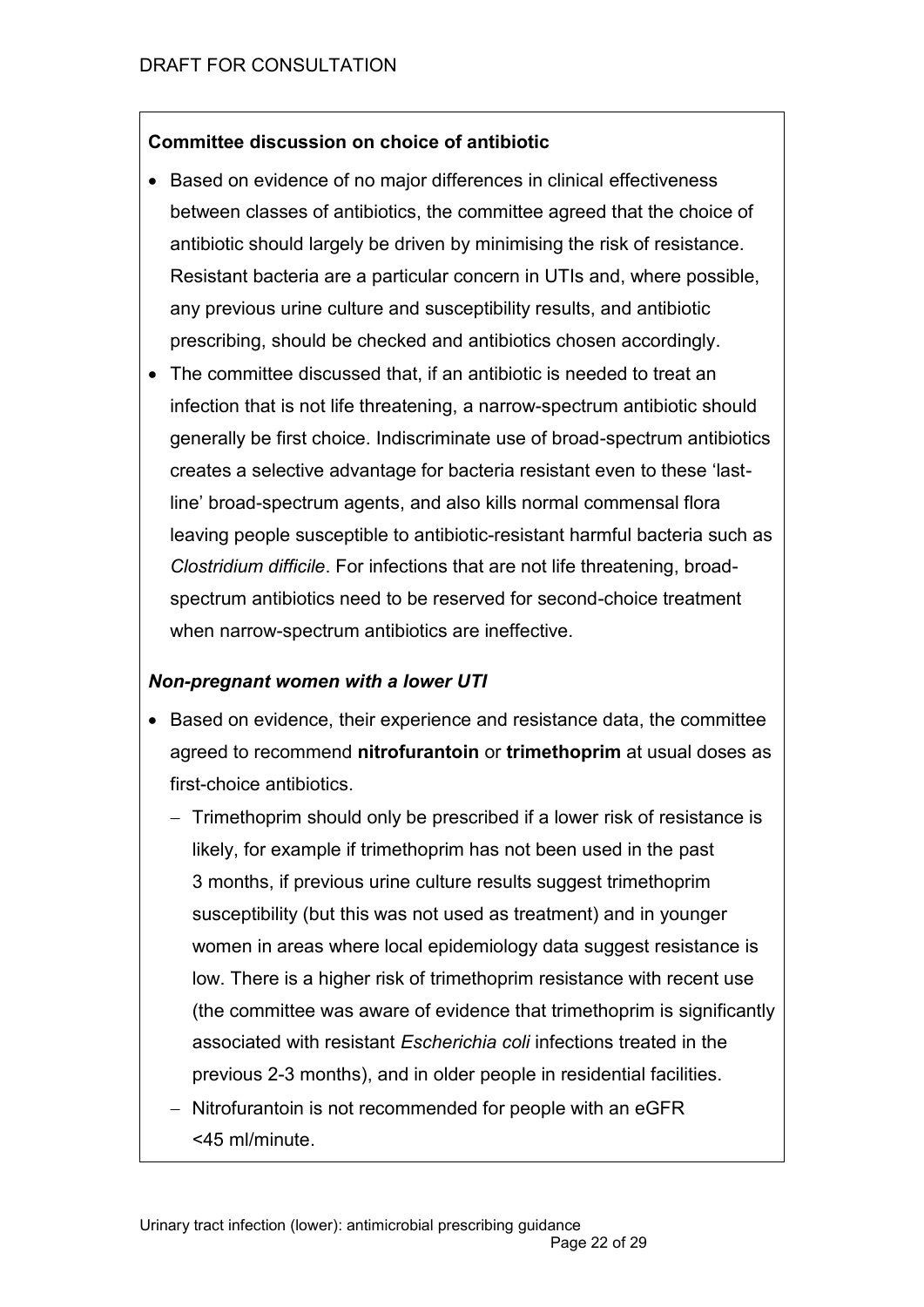- Based on evidence, their experience and resistance data, the committee agreed to recommend **nitrofurantoin** (if not used as first-choice), **pivmecillinam** or **fosfomycin** at usual doses as second-choice antibiotics for use if lower UTI symptoms do not improve on a first-choice antibiotic taken for at least 48 hours.
- If there are symptoms of upper UTI (acute pyelonephritis) or sepsis, these antibiotic choices are not appropriate and antibiotics recommended in the NICE antimicrobial prescribing guideline on acute pyelonephritis should be prescribed.

### *Pregnant women with a lower UTI*

- Based on evidence, their experience and resistance data, the committee agreed to recommend usual dose **nitrofurantoin** as the first-choice antibiotic:
	- Nitrofurantoin is not recommended for people with an eGFR <45 ml/minute.
	- Nitrofurantoin is not recommended at term in pregnancy because it may produce neonatal haemolysis.
	- Trimethoprim was not recommended because it is contraindicated in pregnancy. Trimethoprim is a folate antagonist and there is a teratogenic risk in the first trimester.
- Based on evidence, their experience and resistance data, the committee agreed to recommend **cefalexin**, **amoxicillin** or other antibiotics recommended by local microbiologists (based on culture and susceptibility results) at usual doses as second-choice antibiotics for use if lower UTI symptoms do not improve on a first-choice antibiotic taken for at least 48 hours.
	- Amoxicillin is recommended only if culture results are available and bacteria are susceptible because resistance rates are high.
	- If there are symptoms of upper UTI (acute pyelonephritis) or sepsis, these antibiotic choices are not appropriate and antibiotics recommended in the NICE antimicrobial prescribing guideline on acute pyelonephritis should be prescribed.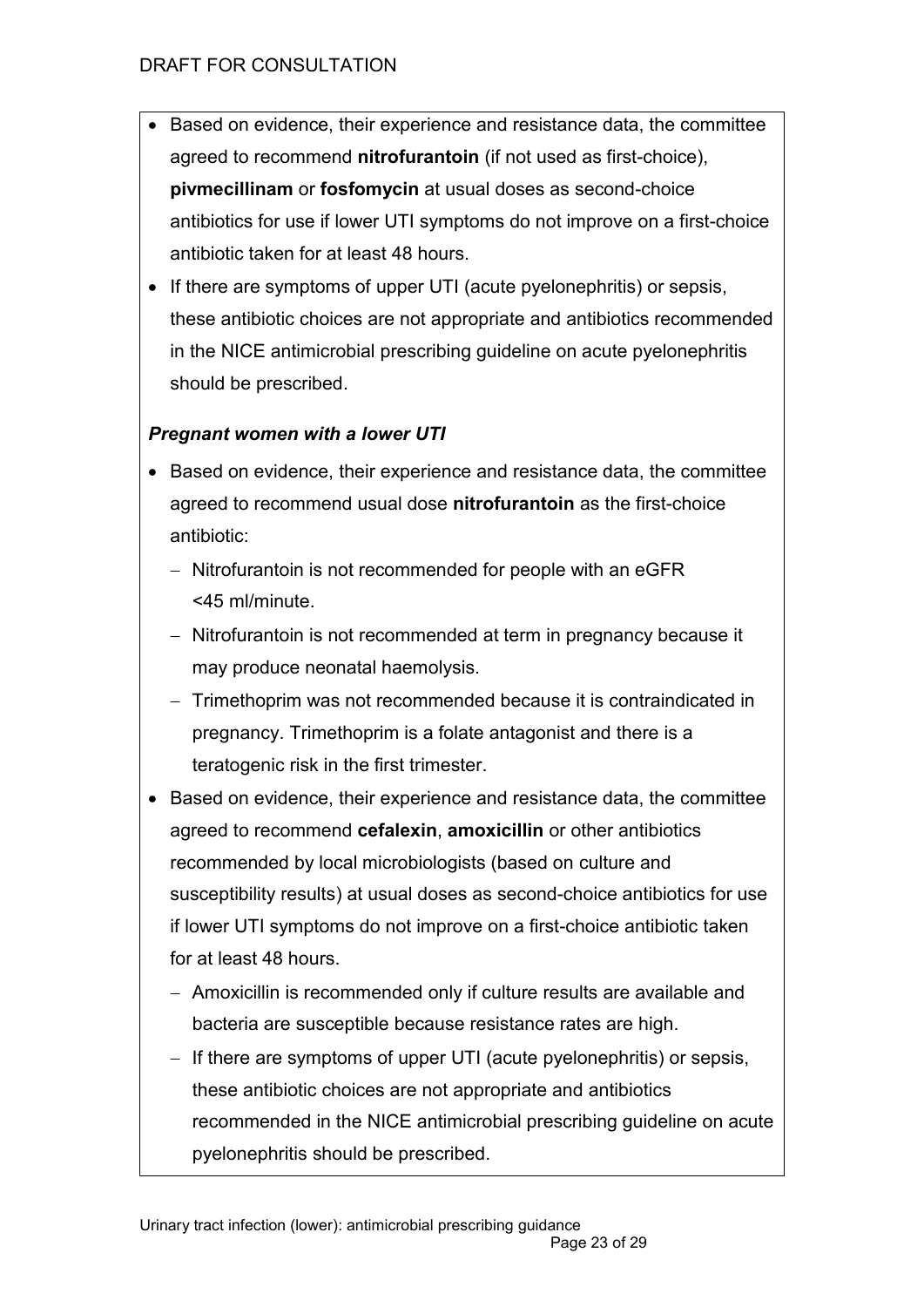Based on evidence, their experience and resistance data, the committee agreed to recommend a course of cefalexin, amoxicillin or nitrofurantoin (with the cautions outlined above) for the treatment of asymptomatic bacteriuria in pregnant women. Choice should be based on recent culture and susceptibility results.

#### *Men with a lower UTI*

- Based on their experience and resistance data, the committee agreed to recommend **trimethoprim** or **nitrofurantoin** at usual doses as firstchoice antibiotics.
	- Trimethoprim generally has a lower risk of resistance in men, and can reach therapeutic prostate levels. However, if acute prostatitis is suspected, quinolones are the first-choice antibiotic (see the NICE antimicrobial prescribing guideline on acute prostatitis).
	- Nitrofurantoin is not recommended for people with an eGFR <45 ml/minute.
	- Nitrofurantoin is not recommended for men with suspected prostate involvement because it is unlikely to reach therapeutic levels in the prostate.
- Based on their experience, the committee agreed that alternative diagnoses (such as acute pyelonephritis or acute prostatitis) should be considered in men whose symptoms have not responded to a first-choice antibiotic, and second-choice antibiotics should be based on recent culture and susceptibility results.

#### *Children and young people with a lower UTI*

• The committee was aware that the NICE quideline on urinary tract [infection in under 16s: diagnosis and management](http://www.nice.org.uk/cg54) makes recommendations on antibiotic treatment for children and young people under 16 with a lower UTI, which it supported and provided more detail on.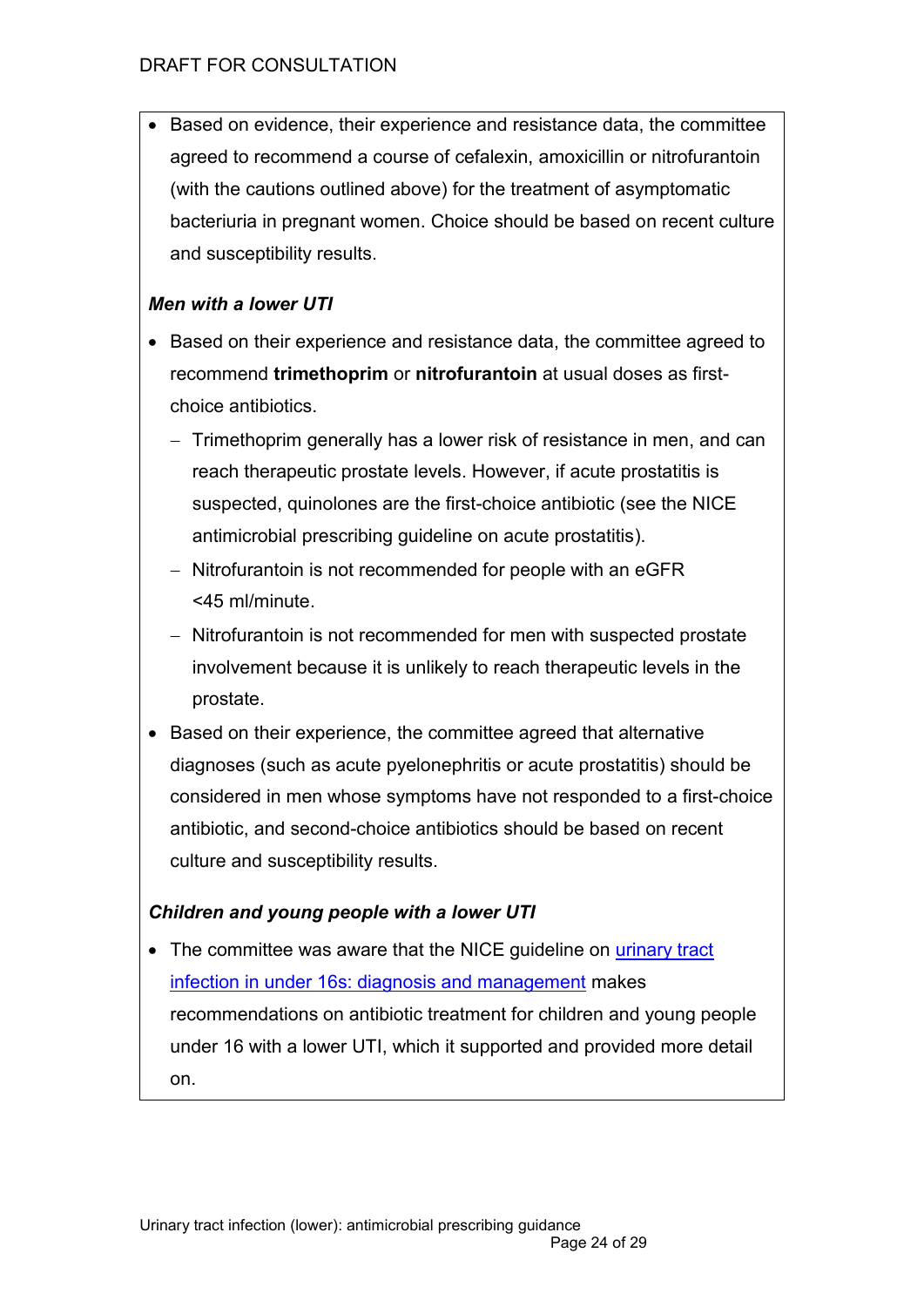- Based on the NICE guideline, evidence, their experience and resistance data, the committee agreed to recommend **trimethoprim** or **nitrofurantoin** at usual doses as first-choice antibiotics.
	- Trimethoprim should only be prescribed if a lower risk of resistance is likely, for example if trimethoprim has not been used in the past 3 months, if previous urine culture results suggest trimethoprim susceptibility (but this was not used as treatment) and in areas where local epidemiology data suggest resistance is low.
	- Nitrofurantoin is not recommended for people with an eGFR <45 ml/minute.
	- The committee was aware that nitrofurantoin suspension is currently substantially more expensive than trimethoprim suspension and, if both antibiotics are appropriate, the one with the lowest acquisition cost should be chosen.
- Based on the NICE guideline, evidence, their experience and resistance data, the committee agreed to recommend **nitrofurantoin** (if not used as first-choice), **cefalexin** or **amoxicillin** at usual doses as second-choice antibiotics for use if lower UTI symptoms get worse on a first-choice antibiotic taken for at least 48 hours.
	- Amoxicillin is recommended only if culture results are available and bacteria are susceptible, because resistance rates are high.
	- If there are symptoms of upper UTI (acute pyelonephritis) or sepsis, these antibiotic choices are not appropriate and antibiotics recommended in the NICE antimicrobial prescribing guideline on acute pyelonephritis should be prescribed.

# <span id="page-24-0"></span>*Antibiotic course length*

• One systematic review [\(Milo et al. 2005\)](https://www.ncbi.nlm.nih.gov/pubmed/15846726) assessed the effectiveness of 3day courses compared with 5 to 10-day courses of antibiotics in the treatment of lower UTI in mainly non-pregnant women (some data [less than 10%] from men were included). Three-day courses of any antibiotic were not significantly different to longer courses (5 to 10 days) of any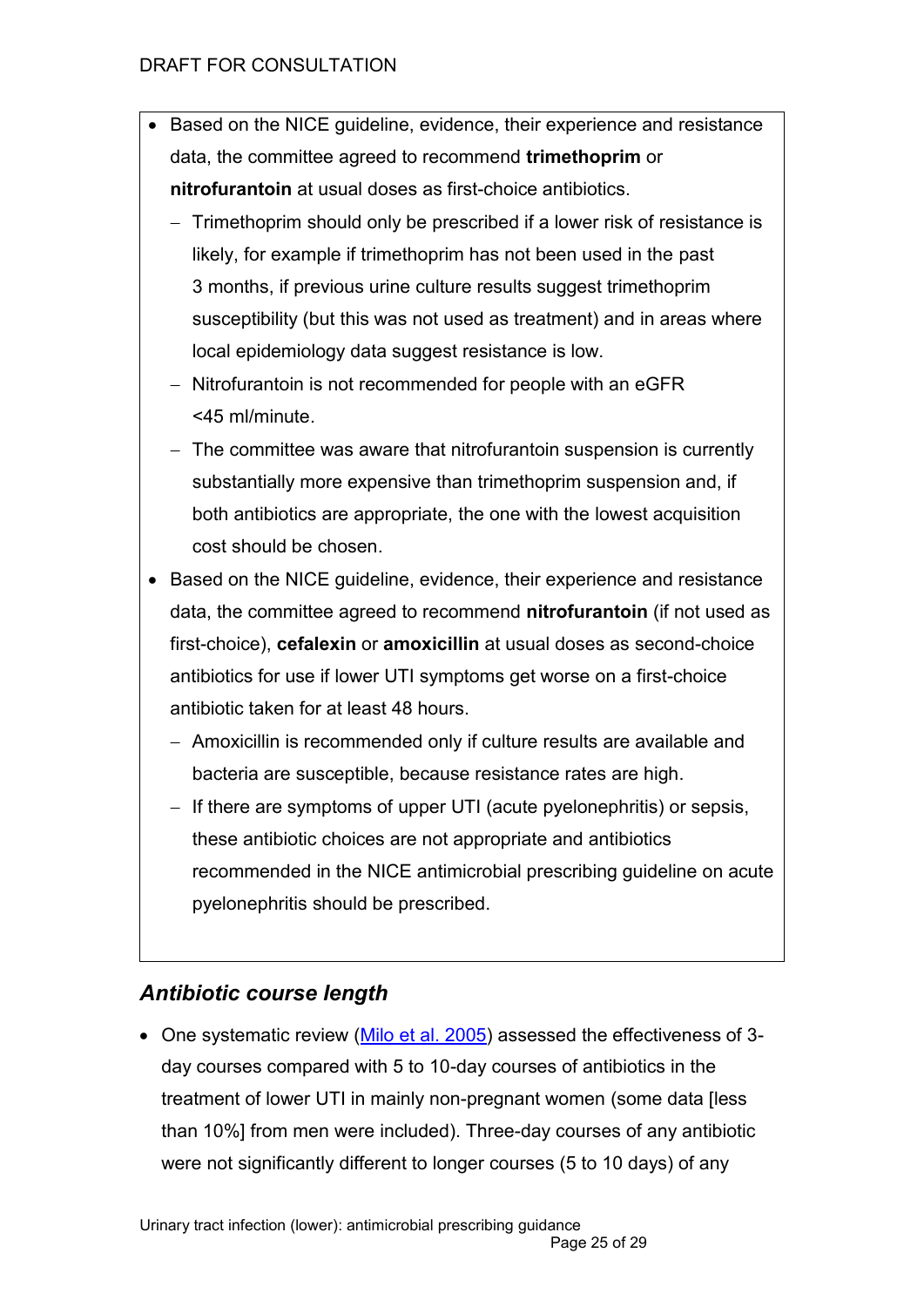antibiotic in preventing short-term or long-term symptomatic failure, shortterm bacteriological failure, or the development of pyelonephritis (very low to high quality evidence). Subgroup analysis showed a significant increase in the number of women reporting short-term bacteriological failure with a 3-day course of a quinolone compared with a 5 to 10-day course of a quinolone (7.6% versus 5.1%; low quality evidence). However, there was no significant difference in long-term bacteriological failure (moderate quality evidence).

- Milo et al. (2005) found a significant reduction in the number of women reporting adverse events (16.3% versus 20.6%; NNH 23 [range 16 to 39]; very low quality evidence), withdrawing due to adverse events (1.5% versus 3.2%; very low quality evidence), or reporting gastrointestinal adverse effects (6.7% versus 8.5%; very low quality evidence) with a 3-day course compared with a 5- to 10-day course of antibiotics.
- Three systematic reviews (Guinto [et al. 2010,](https://www.ncbi.nlm.nih.gov/pubmed/20824868) [Smaill et al. 2015](https://www.ncbi.nlm.nih.gov/pubmed/26252501) and [Widmer et al. 2015\)](https://www.ncbi.nlm.nih.gov/pubmed/26560337) assessed the effectiveness of different antibiotic course lengths for treating asymptomatic bacteriuria in pregnant women. Smaill et al. (2015) conducted a subgroup analysis which found that women who received a short course of antibiotics (3 to 7 days) or continuous treatment were less likely to deliver preterm babies (before 37 weeks) compared with no treatment (low to moderate quality evidence). Continuous courses of antibiotics reduced the number of babies born with a birthweight below 2500 g compared with no treatment (low quality evidence). Single-dose, an intermediate course of 3 to 6 weeks and continuous antibiotics also significantly reduced the incidence of pyelonephritis compared with no treatment (low to moderate quality data). There was no significant difference between a short course of antibiotics and no treatment in the incidence of pyelonephritis (low quality evidence).
- Guinto et al. (2010) assessed the effectiveness of single-dose antibiotics compared with short courses of 7 days. Women who received a 1-day course of nitrofurantoin were more likely to have a persistent infection compared with women who received a 7-day course of nitrofurantoin (high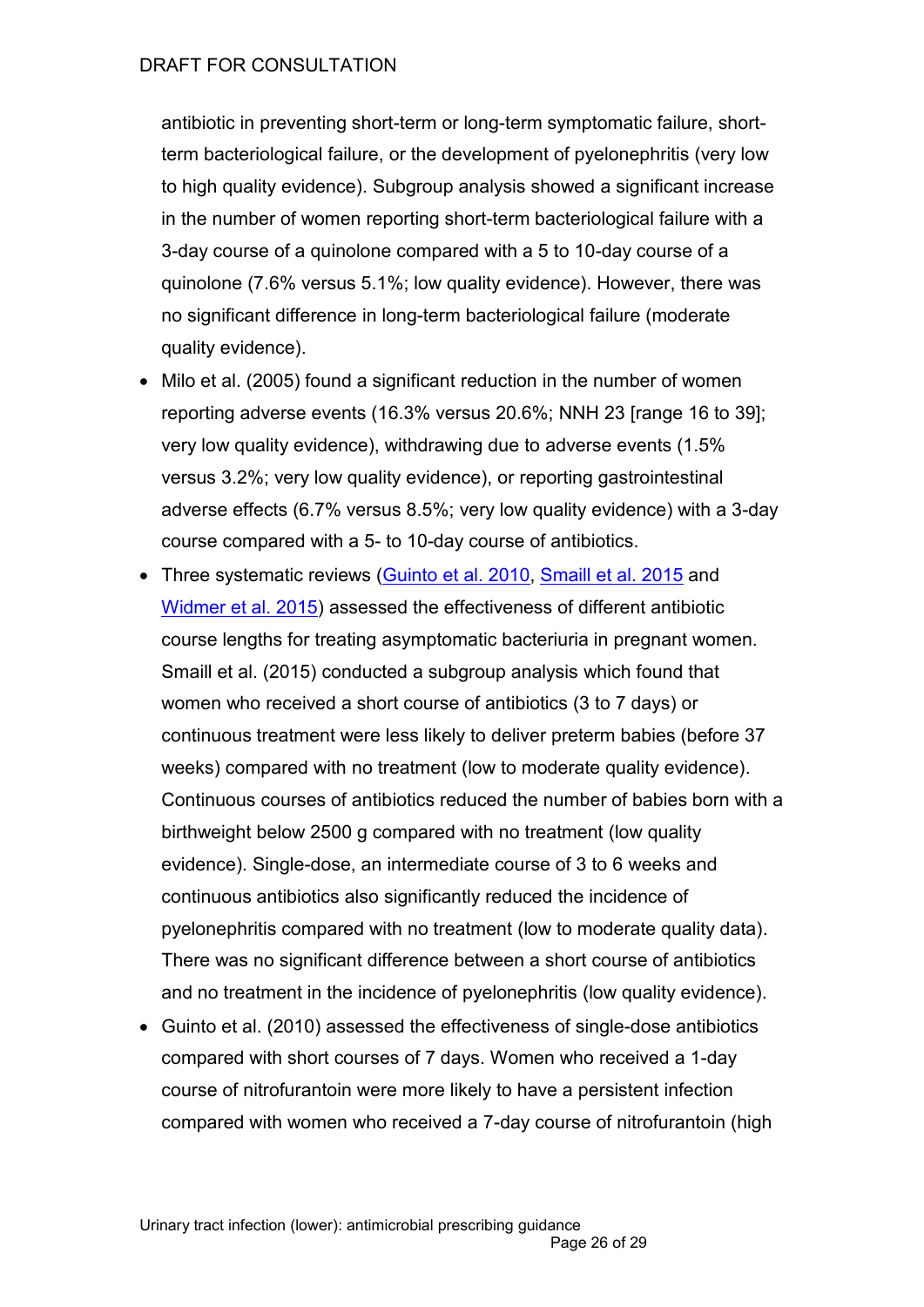quality evidence). There was no significant difference in nausea or preterm delivery between treatment groups (moderate quality evidence).

- Widmer et al. (2015) found that women who received a single dose of antibiotics were more likely to deliver a baby with a low birthweight compared with those who received a short course (4 to 7 days) of antibiotics (moderate quality evidence). However, they found no significant difference between a single dose and a short course (4 to 7 days) for the number of women who reported no cure at the end of follow-up, experienced recurrent asymptomatic bacteriuria, developed pyelonephritis, or had a preterm delivery (very low to moderate quality evidence).
- One systematic review in older women with lower UTI [\(Lutters et al. 2008\)](https://www.ncbi.nlm.nih.gov/pubmed/18646074) found that single-dose antibiotics were associated with higher rates of persistent UTI compared with short courses (3 to 6 days) or long courses (7 to 14 days) of antibiotics in the short-term, but this was no longer significant in the long-term (very low to low quality evidence). Long courses did not offer any clinical benefit over short courses, and there was no significant difference between 3- or 5-day courses in reducing the incidence of persistent UTIs or clinical failure (very low to low quality evidence). Antibiotic course length, such as single-dose, short-course, or long-course, had no effect on adverse events, or on the number of withdrawals due to adverse events (very low to moderate quality evidence).
- Two systematic reviews [\(Michael et al. 2003](https://www.ncbi.nlm.nih.gov/pubmed/?term=Short+versus+standard+duration+oral+antibiotic+therapy+for+acute+urinary+tract+infection+in+children) and [Fitzgerald et al. 2012\)](https://www.ncbi.nlm.nih.gov/pubmed/22895956) assessed the clinical effectiveness of varying antibiotic course lengths in children with uncomplicated lower UTI. Fitzgerald et al. (2012) found no significant difference between short-course (3 to 7 days) and long-course (10 to 14 days) antibiotics in the number of children with persistent bacteriuria; and course length did not affect the rate of reinfection or recurrence (very low quality evidence). Michael et al. (2003) found no significant difference between antibiotics given as either a short course (2 to 4 days) or a longer course (7 to 14 days) on the number of children with UTIs at the end of treatment, or the rate of recurrence of UTI (very low quality evidence).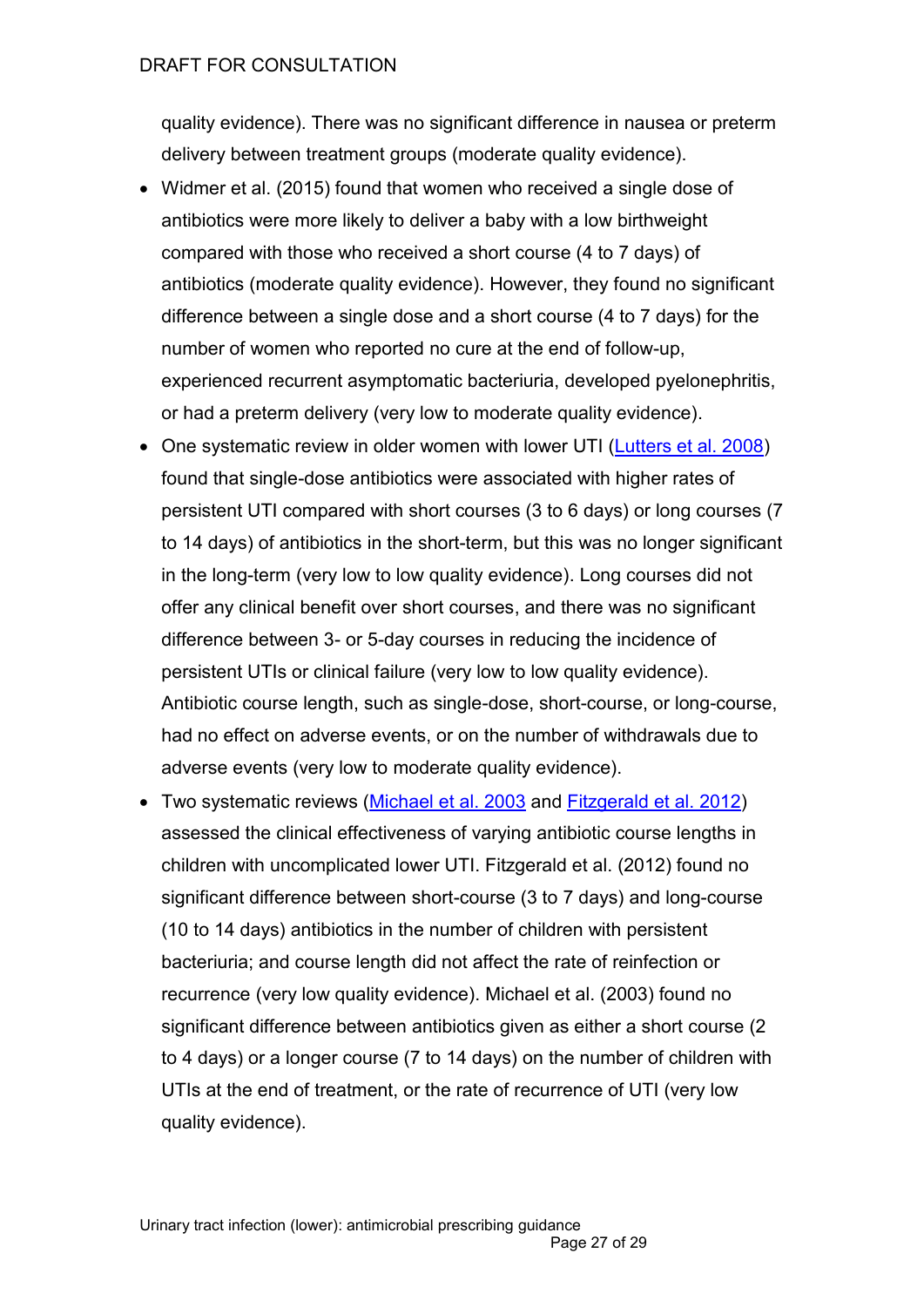### **Committee discussions on antibiotic course length**

 The committee agreed that the shortest course that is likely to be effective should be prescribed to reduce the risk of antimicrobial resistance and minimise the risk of adverse effects.

#### *Non-pregnant women with lower UTI*

- Based on evidence, the committee agreed that a 3-day course of antibiotics was as effective as a 5- to 10-day course of antibiotics in nonpregnant women with lower UTI, and resulted in fewer adverse events.
- $\bullet$  Based on evidence, the committee agreed that a  $7-$  to 10-day course of antibiotics did not offer any clinical advantage over a 3- to 6-day course in older women with lower UTI.
- Based on evidence, their experience and resistance data, the committee agreed that a 3-day course of all the recommended antibiotics (apart from fosfomycin where a single dose is given) was sufficient to treat lower UTI in non-pregnant women of any age, with no longer duration of treatment required for older women.

### *Pregnant women with lower UTI*

- Based on evidence and their experience, the committee agreed that a 7day course of all the recommended antibiotics was required to treat bacteriuria in pregnant women with either symptomatic lower UTI or asymptomatic bacteriuria.
- A 7-day course is required to ensure complete cure because the risk of harm from a UTI is higher in pregnant women than in non-pregnant women.

### *Men with lower UTI*

- Based on their experience, the committee agreed that a 7-day course of all the recommended antibiotics was required to treat lower UTI in men.
- A 7-day course is required to ensure complete cure because men are more at risk of complications from UTIs than women due to anatomical differences and possible outflow obstruction.